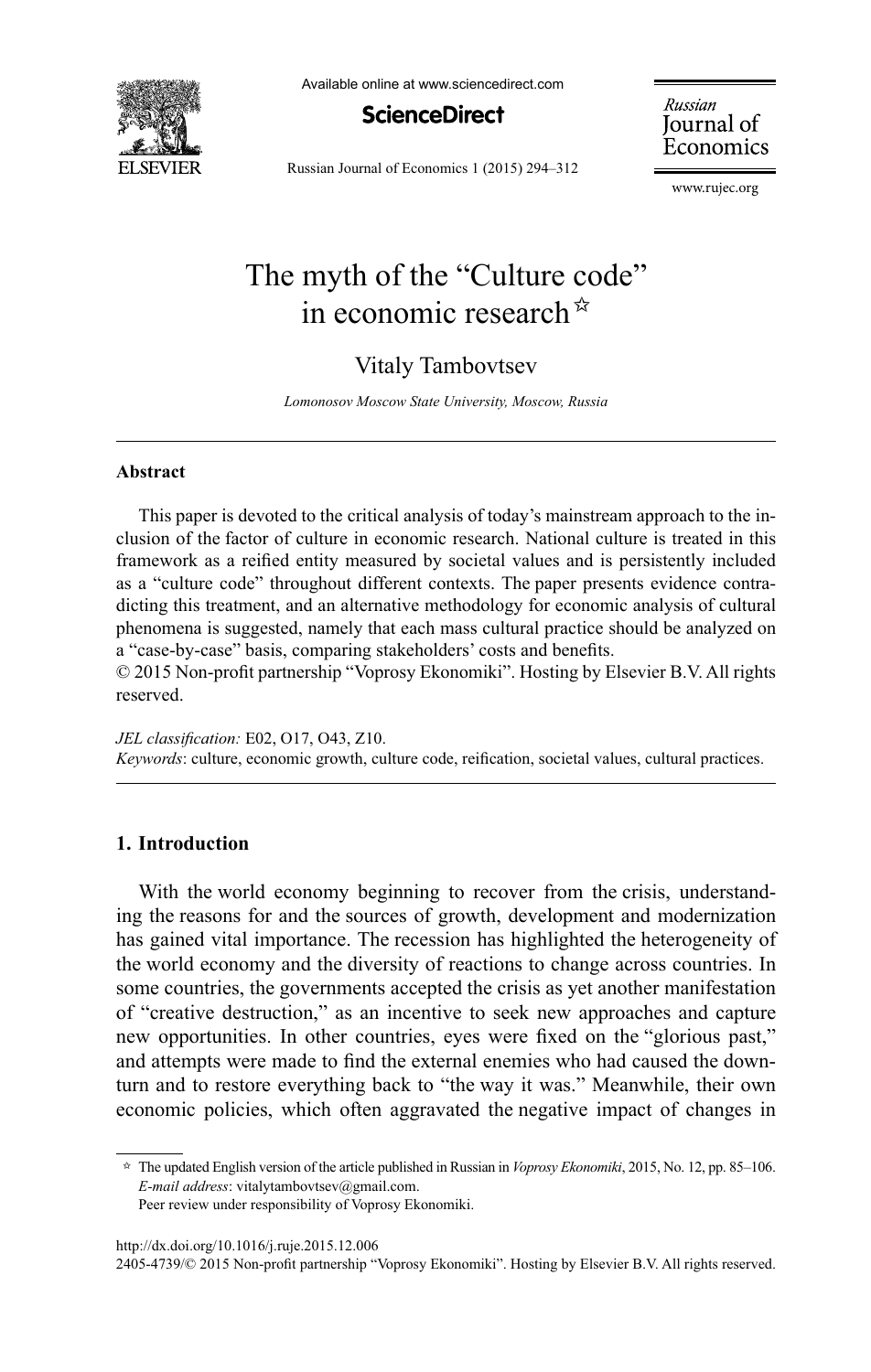the global economy, were declared perfectly fit and sound and in no need of any changes due to *intrinsic* reasons.

The classical theory of economic growth, rooted in the works of Adam Smith and David Ricardo, named three main growth factors, namely labor, capital (investments), and land (natural resources).<sup>1</sup> the original set of factors was later expanded to include technology (Romer, 1986), institutions (Rodrik et al., 2004; Robinson et al., 2005), and culture (Licht et al., 2007).

It is the latter factor that is now interpreted by a number of researchers, writers and statesmen in Russia as the ultimate cause of the fundamental differences between the Russian economy and others. They stress the distinct nature of the Russian culture and the presence of a deeply rooted "culture code" within it that has remained unchanged for centuries and cannot be altered without the loss of national identity. From their point of view, Russia's "culture code" renders futile, and even harmful, any attempts in this country to apply any economic policy approaches and measures that have driven growth, development and modernization in a large number of other economies.

We have put aside the purely ideological aspect of the so-called "civilizational approach" and have instead focused on the *scientific* (theoretical and empirical) arguments in favor of the decisive influence of national culture on economic growth and development, and on the counterarguments stressing that culture—along with many other factors—*does indeed influence* the economy, but *does not predetermine* its traits. In the following two sections, we will examine today's prevailing, reified interpretation of national culture as a system of values and the role of the culture code as a mechanism that ensures its stability. We have also critically reviewed the application of this interpretation in economic analysis. In the fourth section, we will describe some facts that contradict this prevailing concept, and in the fifth section, we provide a brief description of alternative (holistic rather than value-based) interpretations of culture. The sixth section addresses the concept of culture as a popular practice and the resulting methodology of including the cultural factor in economic surveys. The final section contains general conclusions from our analysis.

## **2. Culture as a system of values. Measuring and using culture in economic analysis**

The concept of culture, although widely used across various branches of the social sciences, lacks a generally accepted definition. Whereas Alfred Kroeber and Clyde Kluckhohn (1952) found 164 definitions of culture in the mid-20th century, in the early 21st century, the number of definitions is now well in excess of  $500$  $(Kravchenko, 2000, p. 271)$ . Up until the early 1980s, applied economic research had almost completely ignored the phenomenon of culture as an explaining or explained factor. The reason is quite obviously the lack of a sufficiently massive volume of data obtained via more or less valid measures. The situation changed after a publication by Geert Hofstede (1980), who not only suggested operationalizing culture as a *system of societal values* but also completed a comprehen-

 $1$  The perception of natural resources as a pillar of economic growth was shaken by Jeffrey Sachs and Andrew Warner (Sachs, Warner, 1995).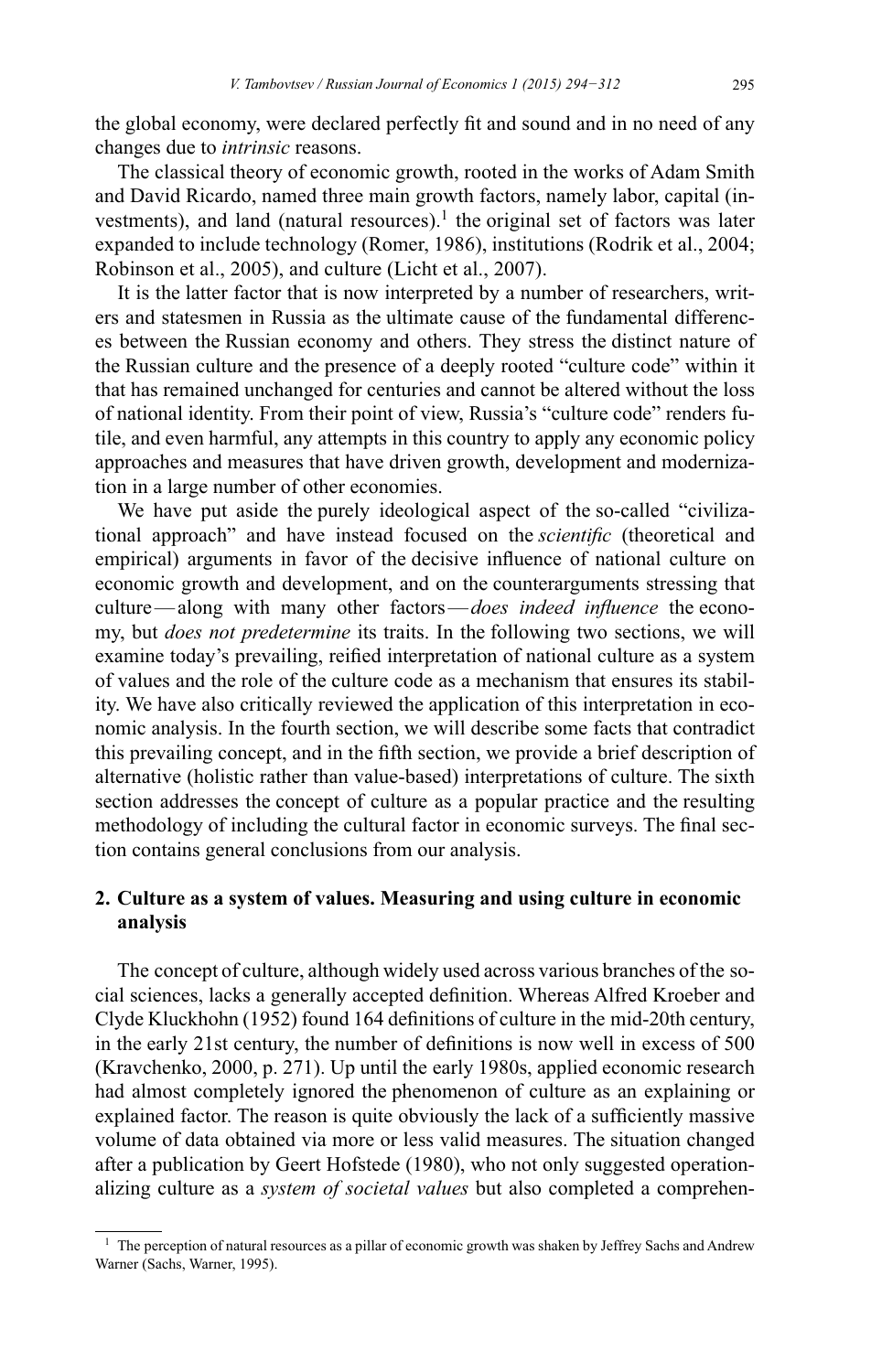sive international survey that provided a basis for the dimensions of national culture and enabled quantitative comparisons between countries. During the later period, the value-based understanding of (national) culture became almost universally accepted. Culture measurement efforts were enhanced with new international projects that began to accumulate large statistical databases (Inglehart et al., 2004; Schmitt et al., 1993; House et al., 2001). In our opinion, the general acceptance of Hofstede's approach by researchers is primarily because it enables a transition from a purely qualitative to a quantitative analysis of the relationships between culture and other domains of economic, social and political life.

Hofstede interpreted culture as the "collective programming of the mind which distinguishes the members of one group or category of people from another" (Hofstede, 1991, p. 4). This programming is carried out through socializing members of a group and raising them under a certain system of values defined as "broad tendencies to prefer certain states of affairs over others" and which form the "key element of culture" (Hofstede, 1991, p. 35). At the same time, Hofstede himself drew a distinct line between individual and societal values, characteristic of a group (category) as a whole that distinguish it from others: "There is hardly an individual who answers each question exactly by the mean score of his or her group: the 'average person' from a country does not exist" (Hofstede, 1991, p. 253).

Accordingly, societal culture is seen as a statistical average based on individual "broad tendencies" to prefer certain situations over others, but *identified through* forming and interpreting clusters ("dimensions" of culture). Having processed several tens of thousands of individual responses, Hofstede identified five dimensions of societal cultures:

- power distance (PDI) (high/low);
- uncertainty avoidance (UAI) (high/low);
- individualism/collectivism (IDV);
- masculinity/femininity (MAS);
- long-term orientation (LTO) (high/low).

Authors of alternative measurement systems for societal cultures are moving in the same direction, though their use of different primary questionnaires yields other "dimensions" of cultures at the level of national (country) societies. "The common method for measuring psychological constructs is to ask individuals to provide self-reports on their attitudes, values, or behaviors. When averaging these reports, we will get an estimate of the average level of that particular psychological construct within the chosen group" (Fischer, 2006, p. 1420). The general acceptance of this approach, however, does not eliminate significant problems that arise when attempts are made to interpret the aforementioned statistical averages (and more complex ones, such as clusters, principal components, etc.) as characteristic of some entities, existing independently apart from the individuals whose estimates and judgments are reflected in the initial measurements.

The main methodological problem is connected to the high sensitivity of averages to source data. This may lead to a situation where the interpretation of the economic calculations using them as variables would be heavily dependent on the sampling parameters underlying those averages. Here are some examples of this problem.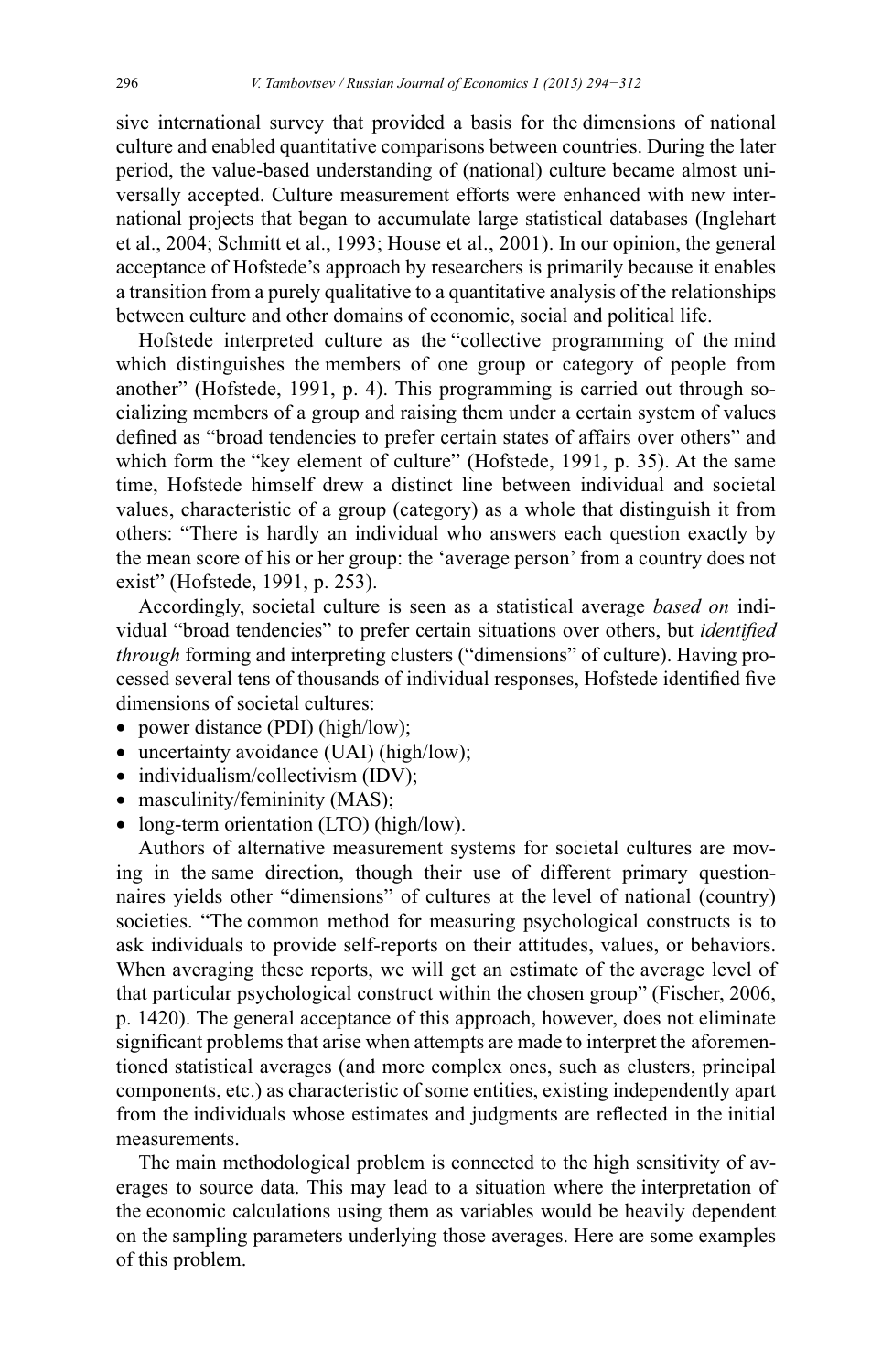The first example addresses the conclusions made by Ronald Inglehart and his colleagues (Granato et al., 1996), who analyzed the connection between "materialistic" and "post-materialistic" values and economic growth. Based on a sample of 25 countries, they showed that the cultural attitudes of achievement<sup>2</sup> and thrift have a *positive impact* on economic growth, whereas prioritization on "post-materialistic" values has a *negative impact* in the long term. However, later calculations by Edwards and Patterson (2009) and Hanson (2009) showed that these relations and impacts are *sensitive* to the sample composition as well as to the time period in question, i.e., they actually represent *artifacts* rather than real dependencies.

The second example also addresses studies by Inglehart and his colleague Christian Welzel (Inglehart and Welzel, 2006). Their theory of consistent human development, which became highly popular among modernization theorists and statesmen, asserts the precedence of *economic* development, which leads to *cultural* changes, i.e., changes in the system of values that, in turn, enable the *democratization* of a society. The authors base their logic on a statistical analysis of relevant data from countries representing 85% of the world population. However, a later analysis of practically the same data, conducted by Victoria Spaiser et al. (2014), who used their own new approach that they called "Bayesian Dynamic Systems" (Ranganathan et al., 2014), revealed a different sequence of changes, i.e., human rights protection and democratization *precede* the rise in the relevance of emancipation values, such as personal autonomy and gender equality. Moreover, research has shown that, following the development of human potential in a country, the first thing to increase is the level of democratization, followed by emancipation (individual freedoms). These changes only occur after the Human Development Index (HDI) has exceeded a certain threshold. The analysis also showed that a higher level of emancipation sets a wealth growth *limit* for a society; i.e., after reaching a high level of democratization and freedom, societies seem to look for a certain equilibrium that would not support further economic growth.

It should be stressed that the two examples above are not there to prove Inglehart's concepts wrong but to demonstrate that the use of average statistical characteristics of societal cultures in econometric macro-analysis requires careful attention to the research methodology, including the choice of variables (culture measures) and processing techniques.

The third example is an illustration of this requirement. Judit Kapas (2014), noticing the unsatisfactory results from measuring culture based on the level of generalized trust<sup>3</sup>, studied the relationship between *individual* values and economic development based on data from the Schwartz Values Survey. A multi-country analysis revealed that the individual values measured according to Schwartz have

 $2$  Attention was drawn to the relationship between "achievement motivation" and economic growth in a book by David McClelland (1961), though its appealing conclusions failed to demonstrate empirical proof (Beugelsdijk and Smeets, 2008).

<sup>&</sup>lt;sup>3</sup> This sounds perfectly plausible because the level of generalized trust in a country is determined primarily by the quality of formal institutions, as demonstrated by a number of empirical studies (Beugelsdijk, 2006; Rothstein, Stolle, 2008; Herreros, 2012). Consequently, generalized trust cannot serve as a suitable dimension of culture and/or informal institutions existing in a country, but is used as such nonetheless (see Tabellini, 2010; Williamson, 2009, and others).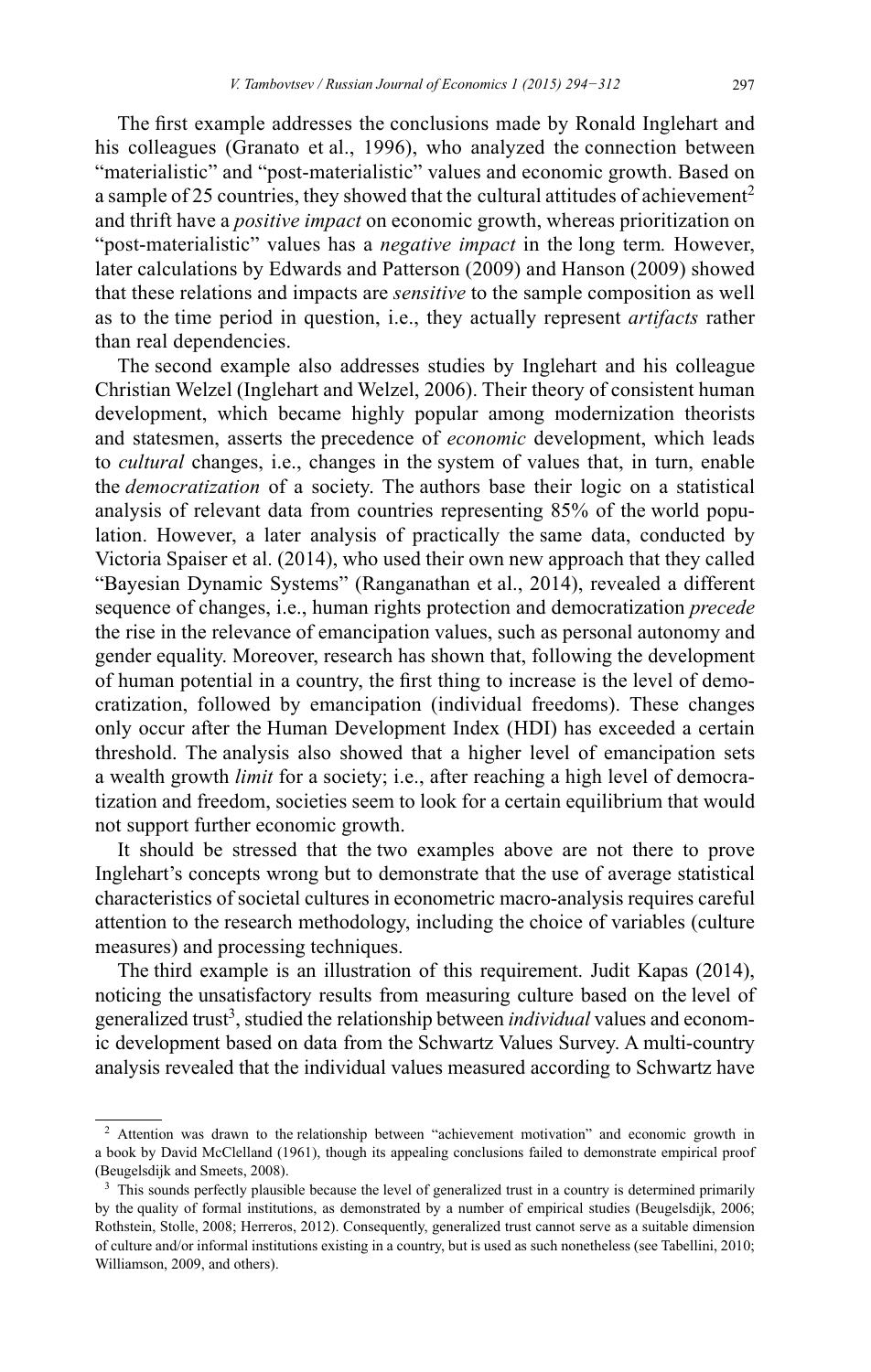no impact on economic development, provided that the quality of formal institutions is controlled. This differs from the results obtained for different value indicators (the cultural index built around Inglehart's World Values Survey measures and a different level of individualism, measured according to Hofstede), which suggest that values *do have an impact* on economic development.

As we can see, finding a solution to the key problem of the entire branch of macro-analysis of cultural impacts on economic development depends on which dimensions of culture are employed in econometric analysis.

### 3. Reification of culture and the culture code

The above problems, which arise when dimensions of societal culture are used in macroeconomic analysis<sup>4</sup>, are apparently rooted in the interpretation of culture that underlies those dimensions, as an independent entity existing apart from individuals.

Two approaches to understanding national culture have co-existed and competed ever since the dawn of scientific cultural research. One of them, dating back to Edward Tylor (1871) and Alfred Kroeber (1917)<sup>5</sup>, viewed culture as a superorganic entity, coherent and holistic. The other, developed by Bronisław Malinowsky (1926)<sup>6</sup>, treated culture as a sum of fragmented and controversial processes taking place in, and integrated into, a society. The first approach effectively means a *reification* of culture, deeming it to be a "thing" separate from human beings, endowed with its own substance and independent existence. The first approach has spawned a phenomenon in popular science called *cultural determinism*, which views culture as the driving factor behind most, if not all, social—and economic—processes. The second is built around culture as an essential part of human activity, deriving from it. Our study does not aim to analyze the development of these approaches, the arguments for and against them, etc., as those matters belong to anthropology and cultural science. We, on the other hand, are focused solely on the *implications* of adopting the views above in a methodology for studying the impact of national (societal) culture on economic processes.

The holistic concept of culture and the deterministic approach prevail in contemporary economic research (McSweeney, 2009; Taras et al., 2010). This seems to be the result of the general application of Hofstede's data and findings, or, rather, their explicit and implicit *interpretation* by his followers and opponents.<sup>7</sup> In fact, Hofstede himself *does not consider* societal culture—as a system of values—to be separable from individuals, which is clearly revealed in the title of his article "Dimensions" do not Exist...," where "dimensions" referred to the five cultural dimensions listed above (Hofstede, 2002). Nevertheless, according to a recent publication by Shalom

<sup>&</sup>lt;sup>4</sup> Similar problems occur at the micro level, when cultural indicators are used in management research. Unfortunately, the format of this article does not allow us to dwell on this subject.

<sup>&</sup>lt;sup>5</sup> Culture is "that complex whole which includes the knowledge, beliefs, arts, morals, law, customs, and any other capabilities and habits acquired by a human as a member of society" (Tylor, 1871, p. B; quote from Soares et al., 2007).

<sup>&</sup>lt;sup>6</sup> "...human cultural reality is not a consistent or logical scheme, but rather a seething mixture of conflicting principles" (Malinowski, 1926, p. 121; quote from McSweeney, 2009).

 $\frac{7}{1}$  According to M. Morris, the reason why this approach is more common lies deeper. It is the "human brain's hardwired capacity for essentialism" (Morris, 2014, p. 14).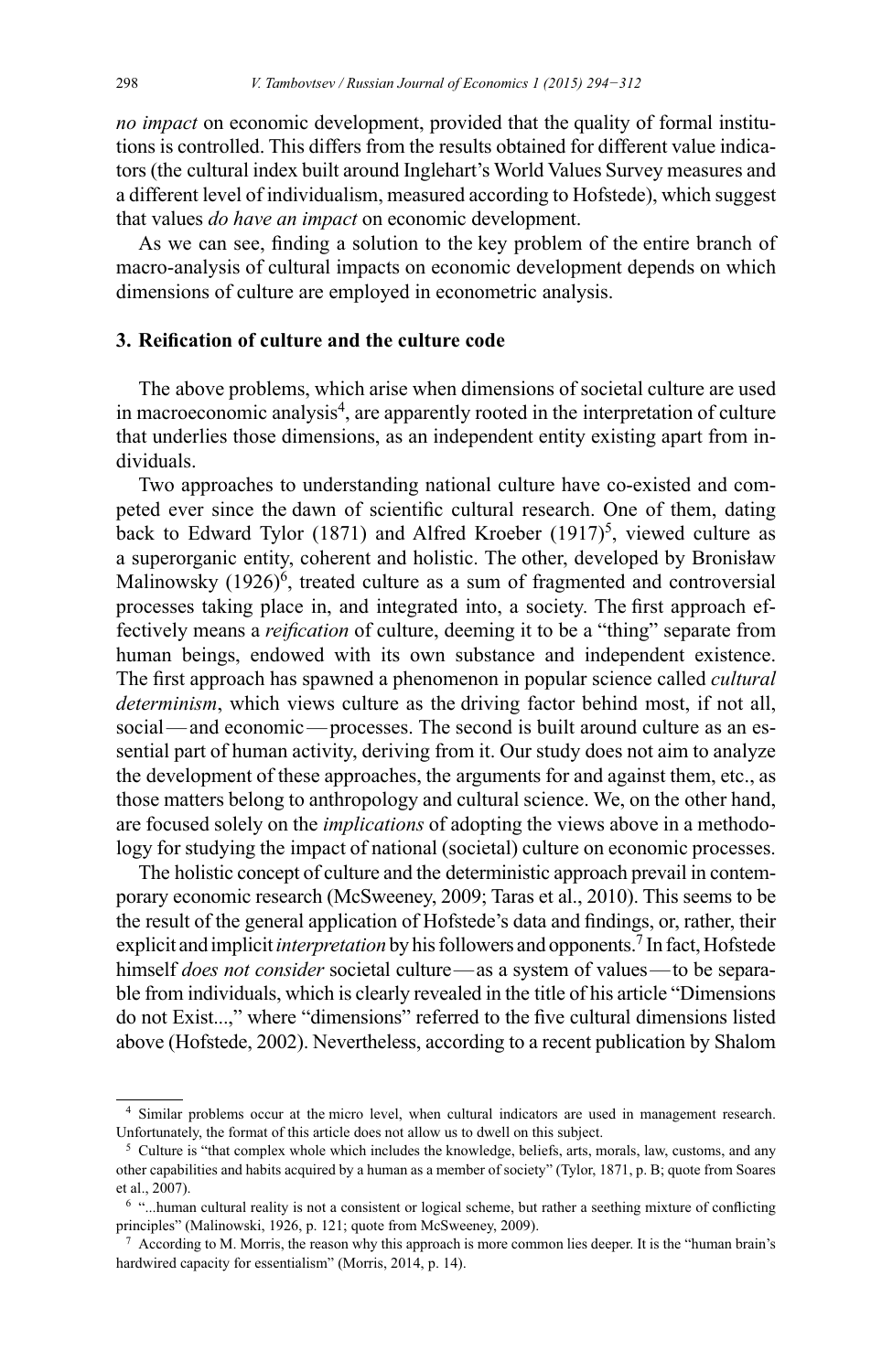Schwartz, societal culture is the "hypothetical, latent, normative value system that underlies and justifies the functioning of societal institutions. As such, culture is external to individuals" (Schwartz, 2014, p.  $5$ )<sup>8</sup>.

Reified culture must be *stable over time*. Indeed, according to Hofstede, "cultures, especially national cultures, are extremely stable over time... Differences between national cultures at the end of the last century were already recognizable in the years 1900, 1800, and 1700, if not earlier. There is no reason they should not remain recognizable until at least 2100" (Hofstede, 2001, p. 34-36). The empirical evidence of this statement is, to say the least, controversial. The literature is actually abundant with evidence indicating that changes in societal cultures take quite a long time (see their review, e.g., in Schwartz, 2009, p. 3). At the same time, evidence of rather rapid changes in cultural values also exists (Fais, 2003; Drnáková, 2006, etc).

The holistic (civilizational) interpretation of culture invariably encounters the issue of identifying the sources of their stable nature and reproduction in time, as well as the origins of differentiation between cultures.<sup>9</sup> Indeed, the behavior representative of a person's culture and the socio-economic environment in which that person acts are constantly undergoing change. The literature cites several such sources (and mechanisms): institutionalization (Zucker, 1977), i.e., the emergence of external enforcement mechanisms to ensure conformity with certain behavioral practices that were previously followed solely at the discretion of their subjects; *imitation* (Bryson, 2009), or individual training, made possible by the so-called "mirror neurons" in the human brain (Rizzolatti and Craighero, 2004); and the modular system of cognitive mechanisms "embedded" in the mind, allowing basic perceptions of the world, its design, etc. to be passed down through generations (Sperber and Hirschfeld, 2004). The reasons for differences between stable cultures can be found in the concept of *multiple equilibria* (Cohen, 2001).

In our opinion, the first of the above mechanisms is the most relevant, while the second and third, being based on the genetic traits of the human brain, perform a broader function than ensuring the lasting quality of cultures. Although the mechanism of institutionalization<sup>10</sup> admits the concept of societal culture as a set of norms rather than a system of values, this fact does not diminish its explanatory role. Although the stability of social norms themselves has genetic (neural) roots (Buckholtz and Marois, 2012), an estimation of the (relative) stability of cultures fully relies on the (relative) stability of the norms.

This explanation, however—for some presumably ideological reason—is found unconvincing by a number of researchers who seek other bases of cultural stability. An analysis indicates that, in addition to explicit factors, there are im-

<sup>&</sup>lt;sup>8</sup> It should be noted that Schwartz believed societal culture to be characterized primarily by values shared by the members of a society and by the level of value consensus between individuals (Schwartz, 2006; Schwartz and Sagie, 2000).

<sup>&</sup>lt;sup>9</sup> These are evidently not primary issues for the alternative, "process-based" interpretation because no borders are created between cultures, whereas cultural processes intersect and intertwine. According to this concept, in an aggregate cultural process, stable entities do not actually exist "on their own" but rather are defined by researchers (including amateurs, i.e., the very individuals who ponder on their differences from "others," forming their stereotypes of others which usually turn out to be inaccurate or simply incorrect see: Terracciano et al., 2005).

<sup>&</sup>lt;sup>10</sup> The term "institutionalization" is more characteristic of the language of social science than that of economic theory, which traditionally deals with the emergence or formation of institutions.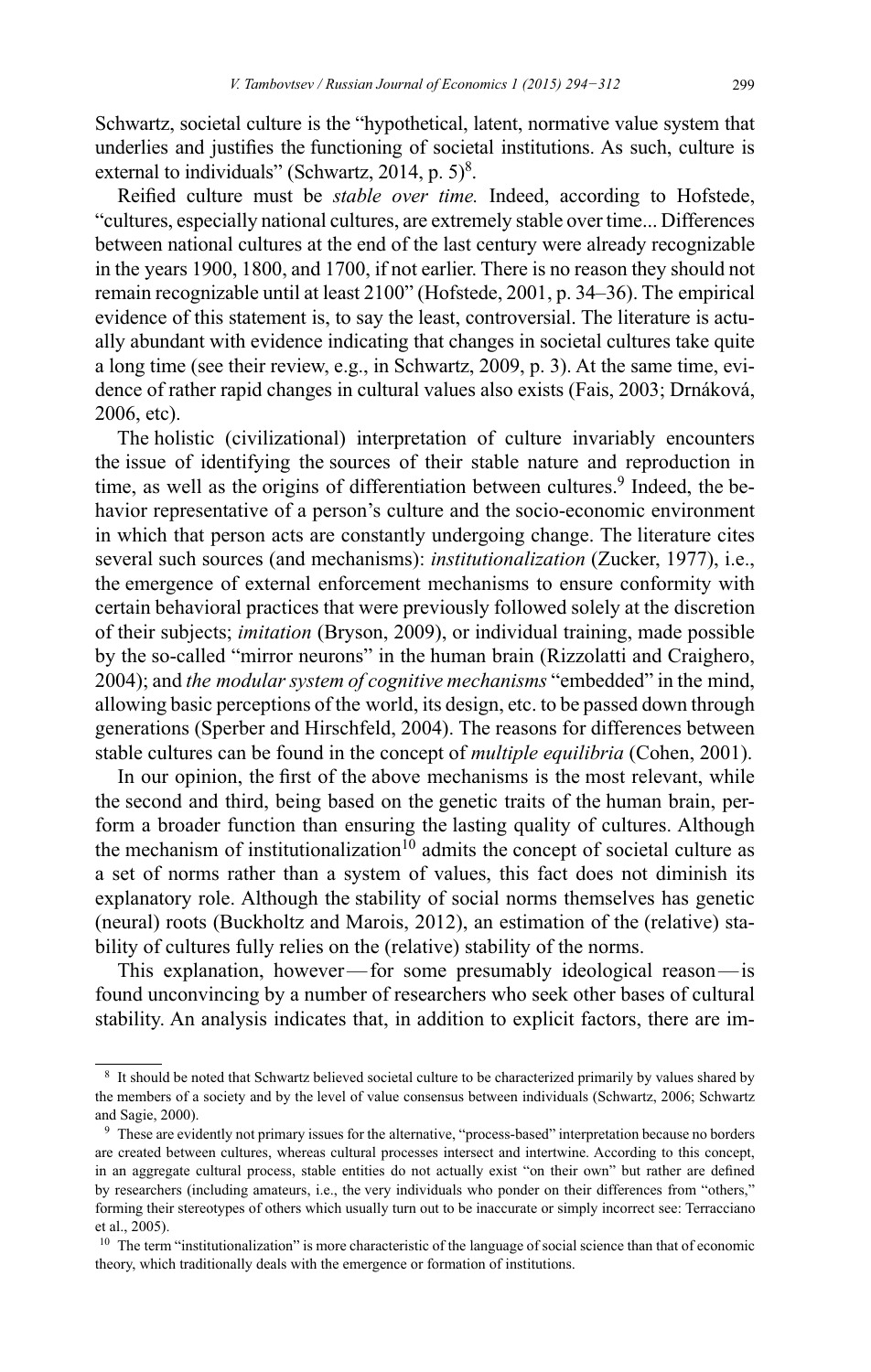plicit ones, which must be identified based on the context. The first group includes Kirdina's "institutional matrices X and  $Y$ "<sup>11</sup>; the second includes the concept of the "culture code".

It should be noted that the expression "culture code" has two different meanings, a semiotic and a journalistic one. The *semiotic* interpretation of culture code views it as a "'mesh' that culture 'throws over' the world to classify, categorize, structure and evaluate it" (Krasnykh, 2002, p. 232). In other words, a culture code is the knowledge of an individual derived from her being familiar with the phenomena of a culture, enabling her to interpret various external phenomena (natural as well as social) as *signs* conveying sense and meaning. Thus, in most Western countries, white color symbolizes purity, whereas in India it is the color of mourning. According to Abraham Moles, "we can call a 'code' anything that is known beforehand to both the sender and recipient of a message above the set of signs" (Moles, 1973, p. 130). Following from the above, a semiotic culture code is the overall knowledge of a group enabling (but not requiring) its members to interpret (understand) various things, qualities and relations as signs in a similar manner. Different culture codes explain the numerous cases of misunderstanding between people whose "background" knowledge does not match. It is easy to eliminate these misunderstandings through direct communication to enhance the knowledge of both parties. $12$ 

The second, journalistic sense of the term "culture code" is closest to the system of societal values, as seen from an analysis of related contexts. For example, the comment made by the Finmarket news agency concerning a study of the impact of values on the behavior of firms towards assuming risks (Finmarket, 2012; Mihet, 2012) was entitled "Russia's culture code hindering its modernization." Aleksey Verizhnikov, in reconstructing Russia's culture code based on pop song lyrics, though referring to the semiotic interpretation of culture code by Clotaire Rapaille (2006, p. 5), phrased his conclusions in terms close to Hofstede's dimensions (masculinity/femininity, delinquency/senility, hyperactivity/apathy) (Verizhnikov, 2008). In a dialogue between Andrey Konchalovsky and Alexander Auzan, the concept of culture code is also expressly connected to a set of basic values characteristic of a society (country) (Gusarova, 2015).<sup>13</sup>

However, if a culture code is just a doubling of the concept of societal culture, shouldn't it be the focus of attention? Should we speak about the myth of the "culture code," etc.? We believe we should because it is the culture code concept that best underlines two aspects of great theoretical and practical significance. The first is the decisive influence of culture on the course of almost any significant social, economic and political process in a country (nation). The second is the *integrity and invariability* of culture as a result of the invariability of its culture code. In other words, the concept of the culture code is a variation on the concepts of cultural determinism, which practically signifies the futility of any attempts to change the status quo, i.e., to "go against one's culture code."

 $11$  A detailed critical review of Kirdina's approach is presented in an article by Bessonova (2007) and does not require a separate analysis here.

<sup>&</sup>lt;sup>12</sup> For a functional analysis of the semiotic culture code, see Enfield (2000).

<sup>&</sup>lt;sup>13</sup> An article by Maxim Trudolyubov (2013) contains a broader review of the journalistic usage of the term "culture code".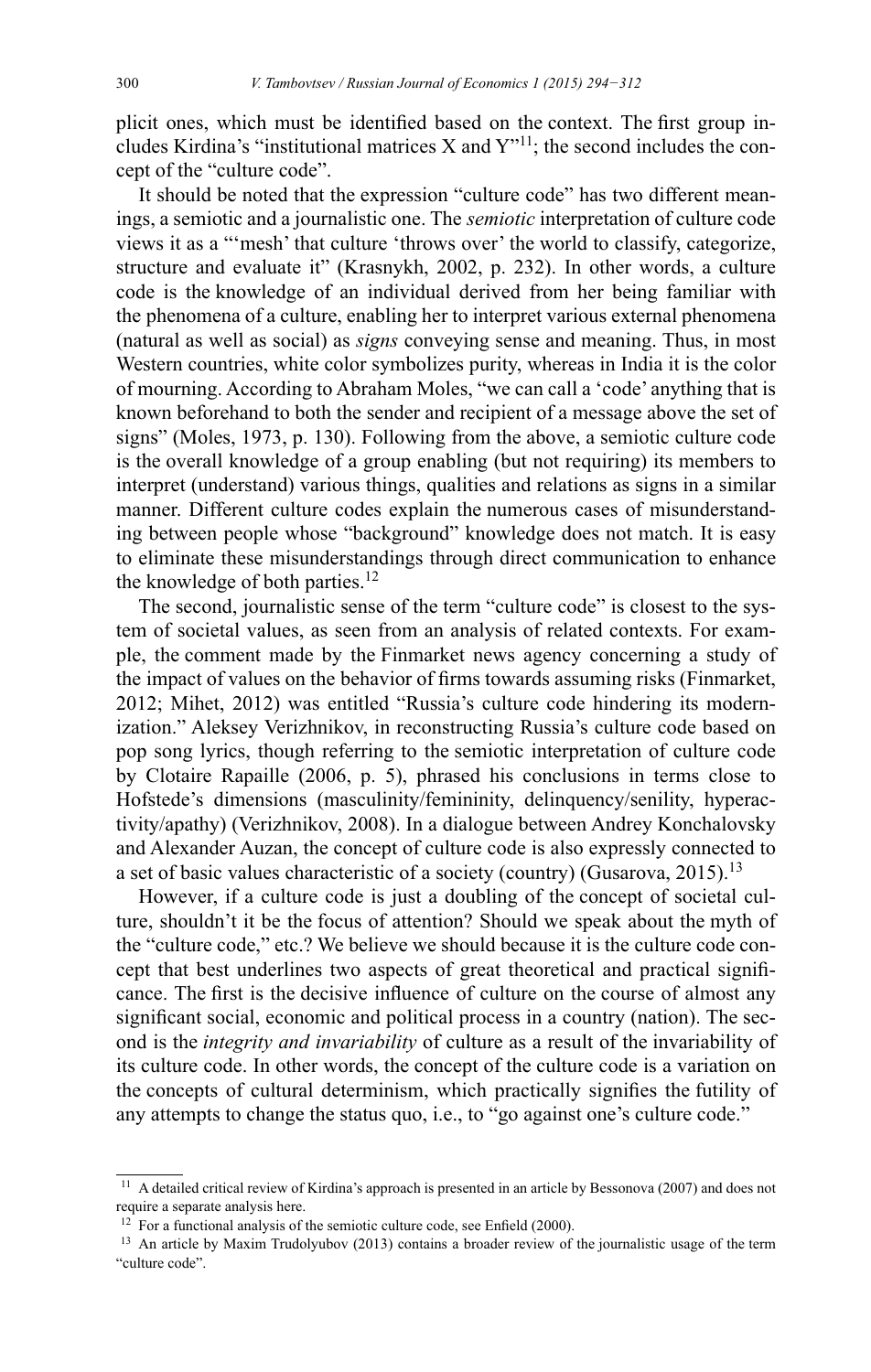#### 4. The integrity and decisive nature of societal culture?

Recently, Alberto Alesina and Paola Giuliano conducted comprehensive research to implement the ideas of cultural determinism based on an extremely broad meaning of culture, identifying it with an aggregate of informal institutions (Alesina and Giuliano, 2014). A number of Russian scholars share a similar view (Yasin, 2007, 2014; Lebedeva, 2007; Lebedeva and Tatarko, 2009; Medvedeva and Medvedev, 2010; Auzan et al., 2011; Nifaeva and Nekhamkin, 2013).

However, if culture determines nearly everything in various societies, from the political system to the fine parameters of the financial sector, what determines the parameters of culture itself within a country? Although predetermining the opportunities and limitations of development in an economy, is any culture truly a *homogeneous monolith* that has an effect on people irrespective of their will and consciousness? Facts indicate the contrary.

Let's start with a bold thesis about the "clash of civilizations" advanced by Samuel Huntington (1993). The comprehensive statistical analysis of changes in the level of human rights protection in different civilizations, recently carried out by Wade Cole (2013), found little proof of this thesis, especially where it predicts an aggravation of social conflict related to Western human rights standards. The end of the Cold War also turned out to be of little significance for human rights protection practices in countries classified as representing different civilizations, which directly contradicts the arguments of Huntington. Based on data gathered between 1989 and 2007, from 20 countries representing 55% of the world population, Uz (2015) demonstrated that although the gap between Western and non-Western cultures had indeed widened somewhat during that period, this did not mean that they were moving in opposite directions. Both moved in the same (Western!) direction. The speed of the one was merely faster than that of the others.

To what extent do societal cultures predetermine the values of the individuals "belonging" to them? There is empirical proof that country-specific "all-cultural" factors account for as little as 2% to 4% of the variance in individual values (Green et al., 2005; McSweeney, 2009 et al.), which is why it would be incorrect to argue that societal culture *predetermines* individual values. Ronald Fischer and Shalom Schwartz confirm this in their research demonstrating that individual values "associated with autonomy, relatedness, and competence show a universal pattern of high importance and high consensus [between individuals]" in all countries and cultures studied (Fischer and Schwartz, 2011, p. 1127). Studies by Charles Helwig (2006) point directly at the limited extent of cultural influence on individual development.

Moreover, an empirical analysis showed that the contrast of cultures as individualistic and collectivist, regarded as absolutely fundamental by most researchers and practitioners, is in fact misleading. Proceeding from the evolutionist concept of culture as a mechanism for adapting to the surrounding environment, Daphna Oyserman et al. (2002, p. 110) found that "depending on situational requirements, both individualism- and collectivism-focused strategies are adaptive; thus, it is likely that human minds have adapted to think both ways."

The inner heterogeneity of societal cultures can be seen in the example of different cities (Plaut et al., 2012) and regions within the same country (Talhelm et al., 2014).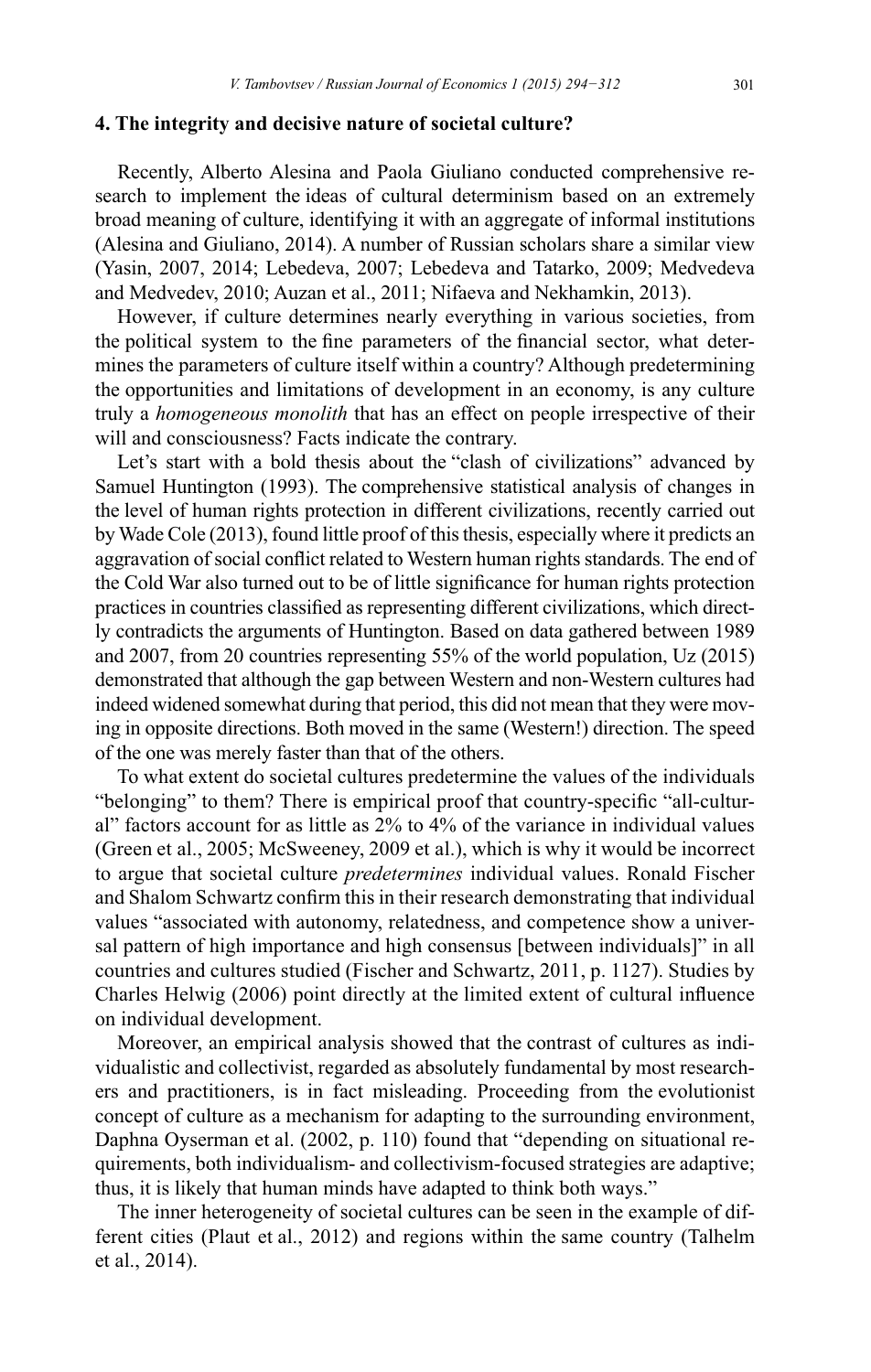Important observations were made about the interaction between culture and business behavior. For example, Barry Gerhart demonstrated that most variations between corporate cultures are not explained by differences between national cultures as measured by Hofstede and the GLOBE indices (Gerhart, 2008a, 2008b). A highly representative (as of 2005) review of research projects aimed at identifying the connections between characteristics of national cultures and variables describing different aspects of organizational behavior (Tsui et al., 2007) shows that no generalization has been achieved in this field so far. At the same time, the research that had been completed up to that point had identified a considerable number of *special, local* dependencies, which are undoubtedly of interest in the context of our article. Finally, we should not forget to mention the investigation into the correctness of identifying culture measured by societal values within the home country of the firm in question (Sawang et al., 2006). Having studied the behavior of employees at firms in Australia, Singapore and Sri Lanka, the authors came to the conclusion that a country (nation) and a set of societal values are not the same thing and cannot be treated as interchangeable in statistical analysis.

The results of empirical research (the number of papers in this field is much greater and we can only name a few) demonstrate quite unambiguously the following:

(a) national cultures are *heterogeneous* and cannot be considered as uniform, whole systems (of course, if we do not follow Schwartz in arguing that cultures exist independently from people); and

(b) their parameters (societal values) *do influence* but *do not predetermine* the behavior of individuals and firms.

With regards to a methodology for including culture as a factor in economic analysis, this means that the reified interpretation of culture, inherent in most research papers on the subject, is not the best measure for it.<sup>14</sup> the occasional remarks by researchers that value-based dimensions of culture should be used because "they are simpler to measure" and because there are available databases are not convincing. Data about an individual's weight are undoubtedly easier to obtain than data about their IQ. Moreover, an individual's weight is an *indirect*  reflection of his/her IQ because obesity does not generally suggest powerful intellect (except in the case of endocrine diseases). Nevertheless, no researcher ventures to use weight as a measure of intellect. On the practical side, it means that recommendations regarding which economic activities "correspond" to a country's culture and which do not (and thus should not be attempted)<sup>15</sup> lack a scientific basis.

Thus, taking into account the heterogeneity of groups (particularly societies, national populations, etc.), using societal values to explain the behavior of particular individuals and firms within a country—because it is they, together with external factors, that predetermine the condition of an economy — would result

 $14$  An extensive critique of the value-based concept of societal culture is provided by Morris (2014).

<sup>&</sup>lt;sup>15</sup> The well-known conclusions by Hofstede provide an example: countries with masculine cultures have efficient mass production, heavy industry and base chemistry; countries with feminine cultures should engage in custom production, individualized services, agriculture and biochemical production; where the avoidance of uncertainty is not clearly manifested, innovations are bound to bring success, whereas high-precision production will prosper in areas where it is strong, etc. (Hofstede and Hofstede, 2005, p. 240).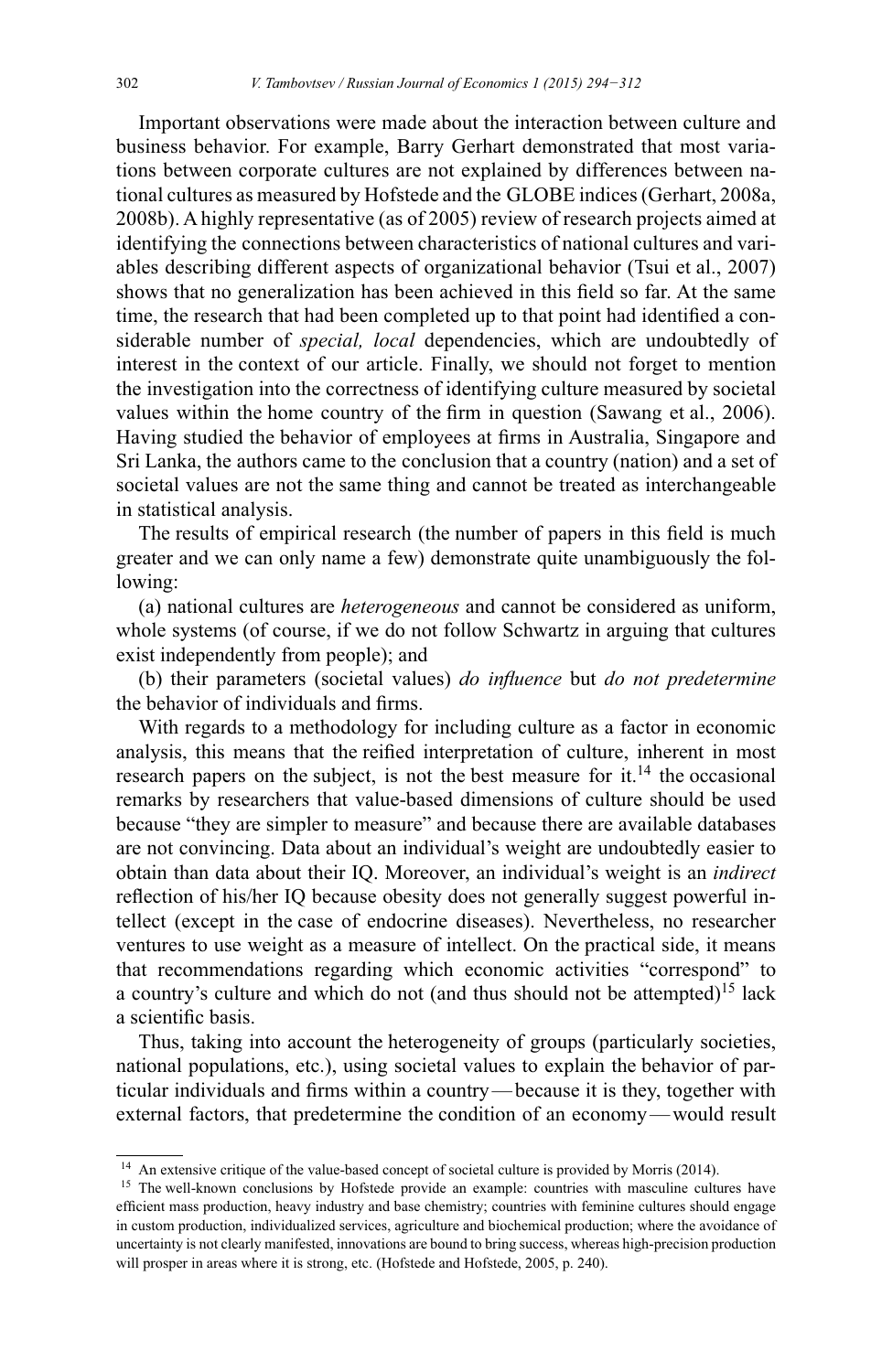in the so-called "ecological fallacy" (Brewer and Venaik, 2014) of attributing statistical parameters and ratios existing at the level of a group to each element of that group.

Another important fact proving the irrelevance of the value-based interpretation of culture for economic analysis is that values do not *directly* influence behavior, as vividly illustrated through the famous natural experiment by Richard LaPiere (1934). The pattern "values  $\rightarrow$  action," popular among social psychologists decades ago, has long since transformed, due to the efforts of many researchers, into a pattern easily comprehended by economists: "values  $\rightarrow$  constraints  $\rightarrow$  actions," whereby the phenomena serving as constraints vary across different models, from all types of norms (Cialdini et al., 1990) to the so-called self-efficacy, i.e., an individual's confidence that she has enough resources and abilities to achieve her objectives (Bandura, 1977). Societal culture (cultural context) is also one of the intermediaries between values and actions, constraining (and sometimes determining) various acceptable behaviors (Roccas and Sagiv, 2010). Accordingly, it comes as no surprise that even in areas such as religion, a coincidence of faith, beliefs, values and actual behavior is more the exception than the rule (Chaves, 2010).

## 5. Alternative interpretations and dimensions of culture

Our previous argument suggests that a reification and value-based measurement of culture prevents the cultural factor from being correctly included in economic analysis. This calls for outlining other concepts of culture.

Shinobu Kitayama has been a consistent critic of culture as an entity with values as key components. He noted that the generally accepted method of measuring culture and attitudes may register the situational reactions of respondents but not the deep structures of the conscious and subconscious. Accordingly, the assumption that a set of values identified in this way predetermines the behavior of individuals would be groundless. In Kitayama's opinion, a systemic concept of culture as "a dynamic system that is composed of many loosely organized, often causally connected elements—meanings, practices, and associated mental processes and responses" is more realistic (Kitayama, 2002, p. 92). Thus, a "system view of culture explicitly acknowledges that all psychological processes and mechanisms are potentially available for all peoples and cultures" (Kitayama, 2002, p. 93).<sup>16</sup> Apparently, the systemic concept of culture effectively makes it similar to "enumerative" definitions, characterized by the intricacy of measurement, thereby preventing this concept from being employed in economic research.

As noted above, an alternative to the reified concept of culture can be found in the *process-based* concept, which is similar to enumerative interpretations in some respects, but different in that the process-based concept focuses on processes, i.e., sequences of actions, changes, etc. We will dwell on this concept in the final section of this article and will try to link it to the new methodology of including culture as a factor in economic analysis. In this section, we will consider other alternatives to the value-based measurement of national cultures.

 $16$  D. Oyserman et al. (2014) adopt a similar view, underlining the stochastic (rather than determinant) nature of relationships between cultural universals and behavioral actions.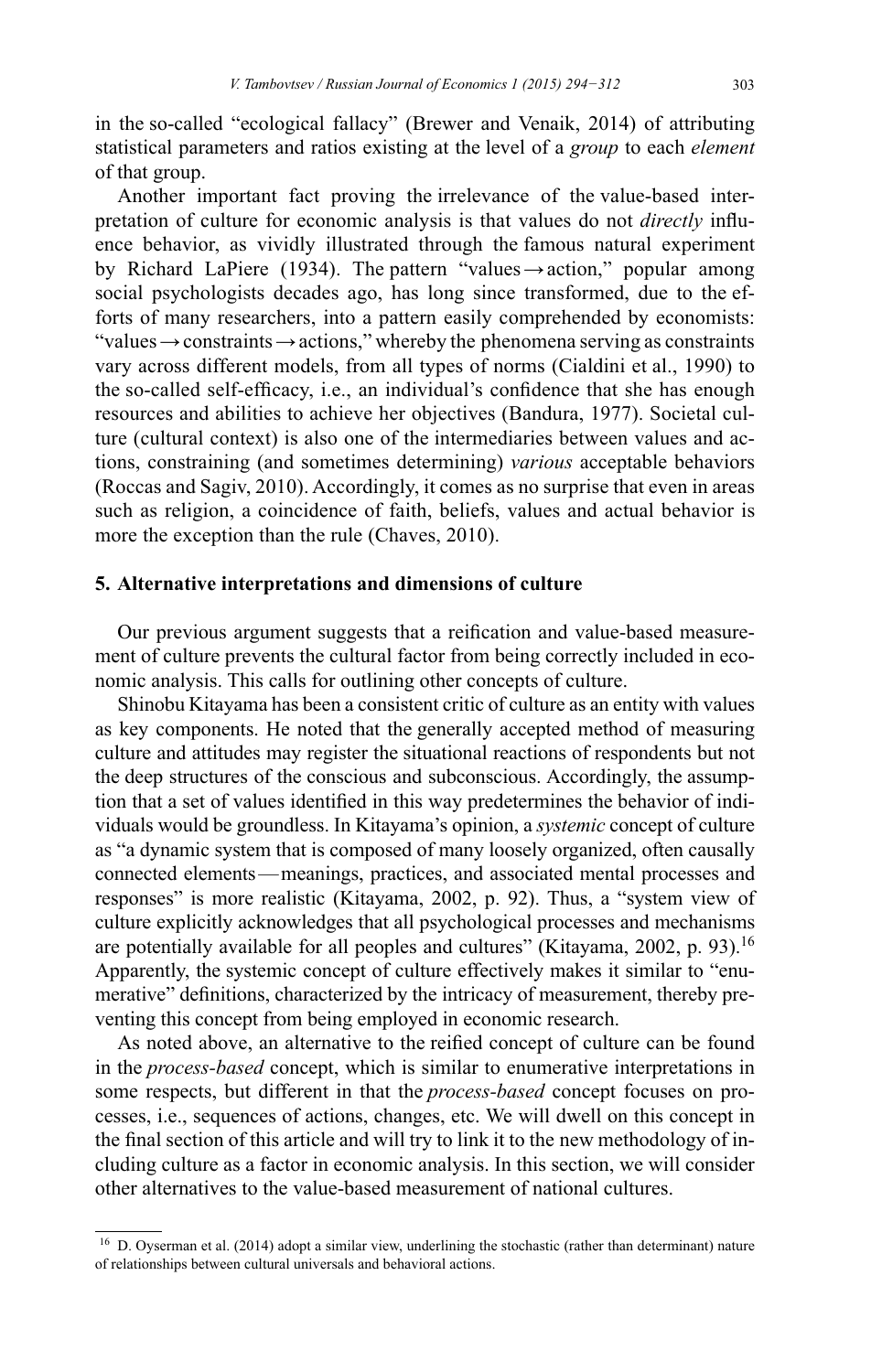Social axioms approach suggested by Kwok Leung et al. (2002) is based on the assumption that cultures differ in how people perceive the structure of the world around them. Although values represent situations (states) evaluated as desirable or undesirable, social axioms represent *relationships* between an individual and the world, as well as those within the (social) world. An analysis of empirical data identified five generalized "dimensions" of this concept:

- social cynicism: either a negative or a positive attitude toward human nature;
- social complexity: certainty about either a single way or multiple ways to achieve something;
- reward for application: certainty (or lack thereof) that "life-long" hard work is rewarded;
- *religiosity*: either belief or disbelief in the existence of the supernatural;
- fate control: belief in either a predetermined nature of events in life or in the opportunity to define one's own trajectory in life.

An empirical analysis has shown that social axioms possess a considerable predictive ability, especially in situations where a future action depends on the subject's idea of how others would react to it (Kurman, 2011). That makes this approach similar to the concept of culture as an aggregate of descriptive norms (see below).

Each of the "dimensions" above consists of a number of "special" axioms, the list of which is not yet complete, as with the list of "dimensions" themselves. For example, quite recently a new social axiom, supported with empirical evidence, was proposed as a separate dimension, i.e., certainty that social relations are a zero-sum game where somebody's win invariably means somebody else's loss (Różycka-Tran et al., 2015). Evidently, the presence or absence of such certainty is potentially significant in all domains of life, from getting along with one's neighbors to international relations.

The scarcity of country-specific empirical data prevents (temporarily, we hope) the use of this approach in economic analysis. One should not make the ecological fallacy here, which is also true for any macro measurement of culture.

Tightness and looseness of culture. This approach, developed by Michele Gelfand et al. (2006), proposes evaluating national culture based on the rigidity of social norms and penalties for breaching them. This indicator is manifested at all levels, *i.e.*, the society as a whole, various institutions and individual behavior, and has an impact on a broad spectrum of economic and social phenomena and processes. For example, it has been shown to have an effect on differences in understanding the phenomenon of leadership in various countries (Dickson et al., 2012), and the level of discretion in actions by company management (Crossland and Hambrick, 2011), etc. The only objection to this approach is that tightness and looseness do not so much characterize culture as they do the entire institutional environment of a country, including all of the laws and regulations introduced by the state. This raises doubts regarding the justification for combining the rigidity of the proper norms with the rigidity of enforcement mechanisms used to ensure obedience into a single characteristic: as experience shows (even in Russia), rigid norms may be followed selectively, i.e., not rigidly.

Culture as an aggregate of intersubjective perceptions. Unlike the two approaches above, this branch of cultural studies lacks integrity and even a common terminology. The general theme is an interpretation of culture as an aggregate of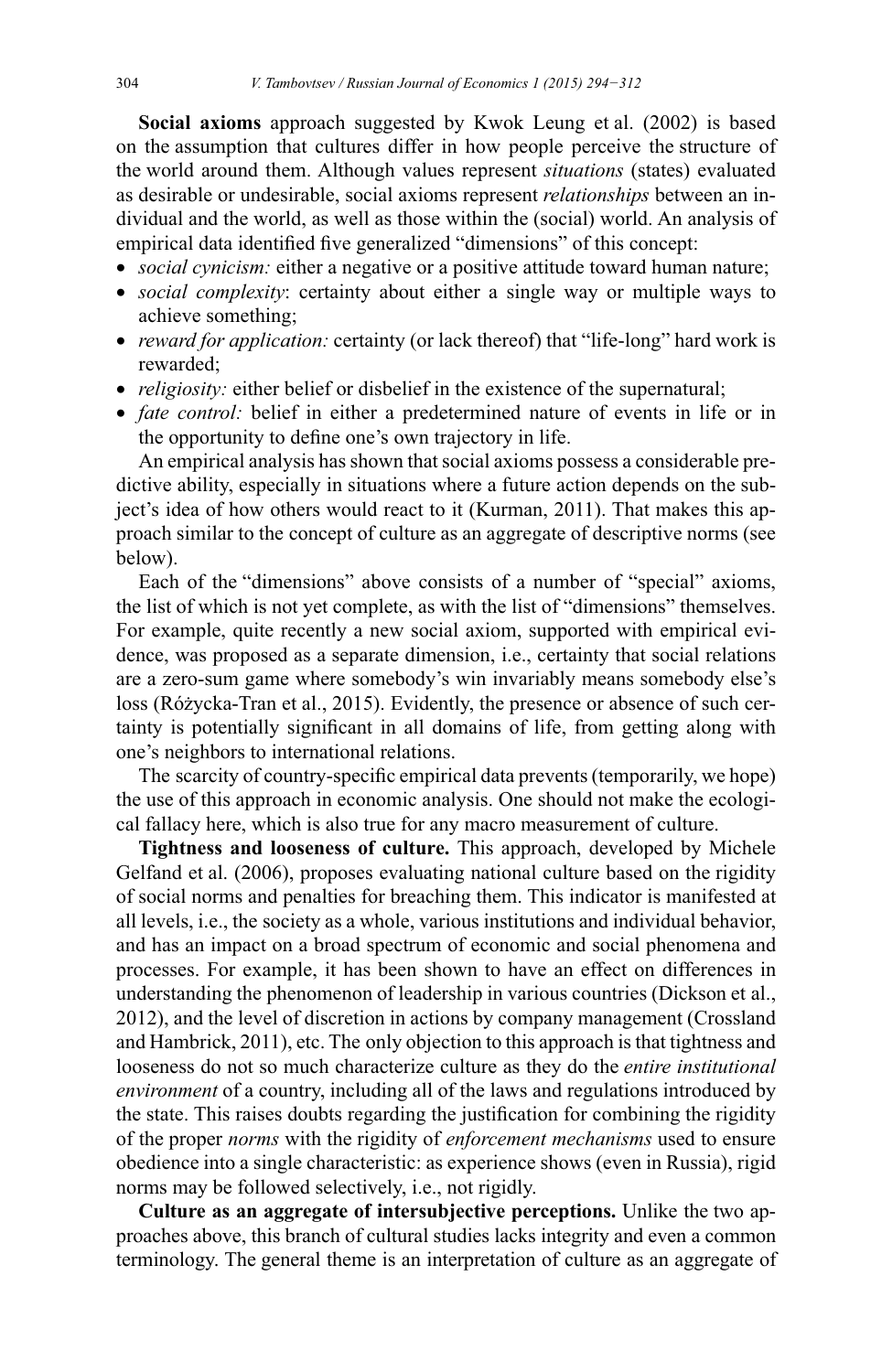perceptions held by the "members" of a culture, concerning the values and beliefs prevailing in that culture. If those perceptions fit, they are considered "intersubjective" rather than individual. Chi-Yue Chiu et al. (2010, p. 482) defined intersubjective perceptions of culture as "beliefs and values that members of a culture perceived to be widespread in their culture." This definition stands very close to the concept of *descriptive norms*, i.e., the perception of members of a group about behaviors that, in their opinion<sup>17</sup>, are characteristic of (widely common among) its other members in various situations. This is how Fischer et al. (2009) suggest interpreting individualism/collectivism. The advantage of this understanding of culture is seen by its advocates in the formidable explanatory power of norms (Shteynberg et al., 2009), which is difficult to contest (Rimal and Real, 2003). However, the intersubjective approach faces at least two problems, *i.e.*, how do "members" of a culture identify its other members and how (in what form and where) do intersubjective perceptions exist (Fischer, 2012). The lack of a convincing solution to these problems seems to preclude any discussions of future applications of this approach. The expansion of the concept of enhancing cultural values with norms (albeit in the twisted form of "intersubjective perceptions") is undoubtedly one of its strong points.

Thus, we have completed our brief overview of the non-value-based measurement of cultures as entities and will now move on to describing a fundamentally different understanding of national culture.

## 6. Culture as a form of activity and economic analysis

Probably one of the more general interpretations of culture is "any behaviour" routinely acquired from conspecifics by non-genetic means. The qualifier 'routinely' implies that this is behavior shared by some significant subset of an adult population" (Bryson, 2009, p. 78).

As a mass phenomenon, non-genetically determined behavior also appears to be repetitive (in certain situations), which makes it resemble the notion of practice. In understanding the latter, we agree with Reckwitz (2002, p. 249), who argues that a practice is a "routinized type of behaviour which consists of several elements, interconnected to one other: forms of bodily activities, forms of mental activities, 'things' and their use, a background knowledge in the form of understanding, know-how, states of emotion and motivational knowledge."

The relevance of practices in research on social (including economic and political) processes was recently stressed by Christian Bueger (2014, p. 386), who highlighted the fact that they reflect both explicit and tacit knowledge possessed by individuals. This is why they are *ontologically anterior* to the various structural components of communities such as institutions, societal values, etc.

The understanding of culture as a common activity<sup>18</sup> or as an aggregate of practices does not mean that culture is only about practices. By consciously or subconsciously processing the information they receive, the subjects of practices individuals—create certain generalizations, world models, social axioms, etc.:

<sup>&</sup>lt;sup>17</sup> Of course, this opinion may be incorrect (see Miller, McFarland, 1987).

<sup>&</sup>lt;sup>18</sup> By paraphrasing the name of an article by Øyvind Dahl (2014), we can say that culture is not what people have but what they do.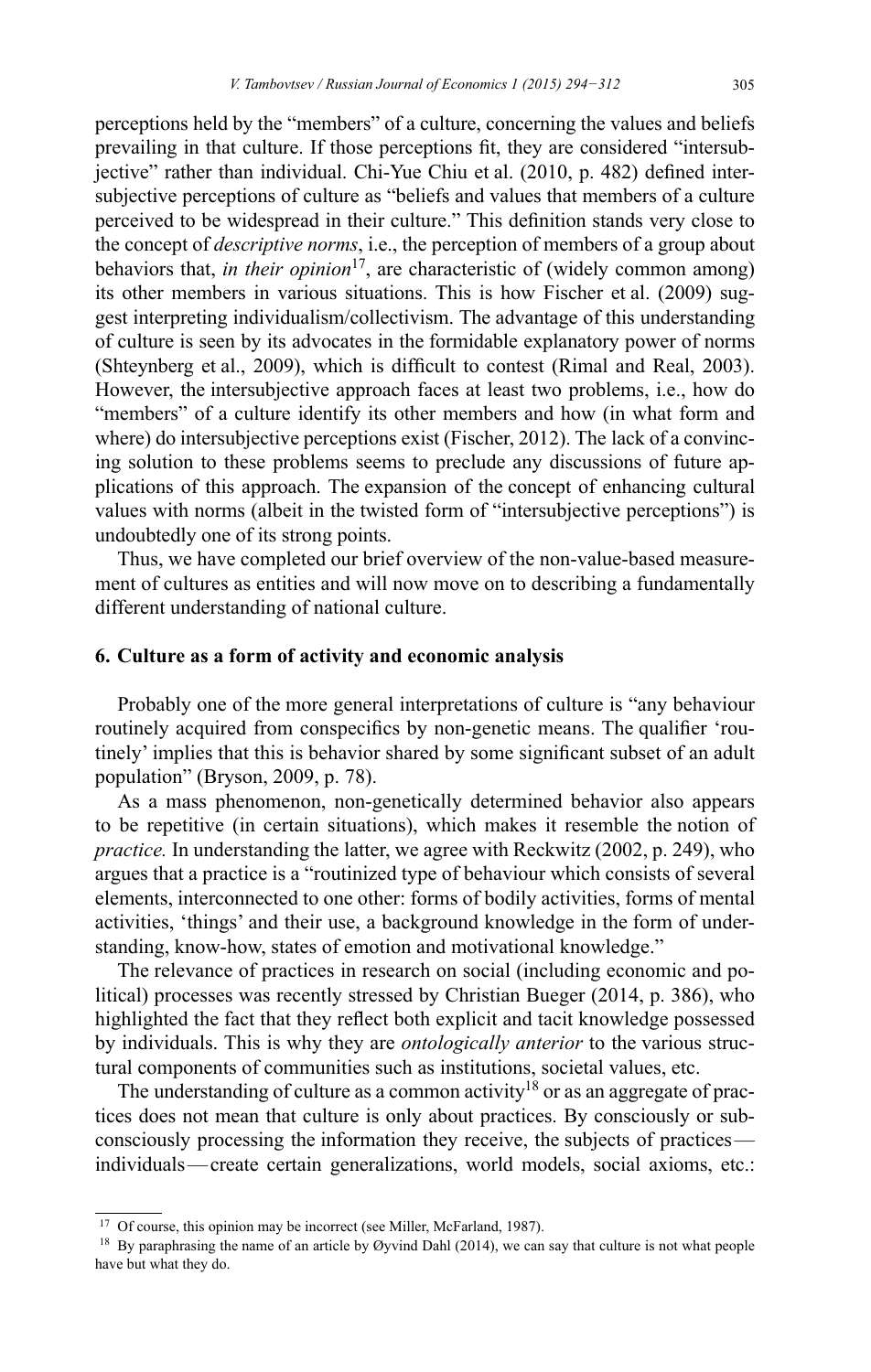"We view culture as a socially interactive process of construction comprising two main components: shared activity (cultural practices) and shared meaning (cultural interpretation). Both components of cultural processes are cumulative in nature since they occur between, as well as within, generations" (Greenfield et al., 2003, p. 462). However, it should be stressed that the "higher" cultural levels often highlighted by researchers (Erez and Gati, 2004) may differ between their actual content and how they are perceived, which can be observed through mass creators of culture, obscuring the explanatory potential of those "higher" levels.

The difference between the value-based (and other reified) and activity-based concept of a group (community) culture may be described in a metaphor: according to the former, a group culture is an *intersection* of individual cultural activities (practices, including semiotic ones), whereas according to the latter, it is their *union*, including all of the "higher" constructs possessed by and exchanged between individuals. Because a consensus (as an intersection) can be established with respect to a relatively small number of values and other constructs (Wan et al., 2010), culture as a consensus presents a very "poor" description of the diverse values and other constructs of individuals "belonging" to the same culture. According to Kemmelmeier and Kühnen (2012, p. 171), the "temptation is strong to treat culture and cultural differences as a 'thing'. However, research in cultural social psychology and related disciplines has demonstrated that culture is better thought of as a process."

The interpretation of culture as an aggregate of values and practices and their underlying constructs (and other information) faces the problem of separating culture (and cultural practices) from other branches of societal life, e.g., the economy. One of the traditional answers to this challenge was formulated by Clifford Geertz (1973, p. 14; quote from Schudson, 1989, p. 153): "culture is not a power, something to which social events, behaviors, institutions, or processes can be causally attributed; it is a context, something within which they can be intelligibly—that is, thickly—described." Building upon this idea, Michael Schudson (1989, p. 153) himself wrote: "the question of the 'impact' of culture is not answerable because culture is not separable from social structure, economics, politics, and other features of human activity." Evidently, these evaluations refer to culture as a certain *whole* rather than its individual phenomena or components.

In our opinion, cultural practices can be separated from other practices. This separation is justified by so-called *cultural universals*, i.e., types of actions present *in all human communities* that ensure that the basic function of culture is to adapt these communities to the changing environment and ensure their survival (Murdock, 1945; Brown, 1991; Buss, 2001 et al.). Cultural universals (the list of which may vary) are related to culture as aggregates of non-genetically predetermined types of behavior, whereas the ways and *forms of realizing* cultural universals, i.e., different practices adopted by a community, represent the proper *cultures of those communities*. In other words, the cultures of communities (including national cultures) are identified through their non-functional qualities and are distinctive in their characteristics, which are insignificant for the functioning of human culture as a whole, i.e., adaptation to the external environment. For example, this approach is fully consistent with practical research in archeology, where cultures are distinguished according to their *non-functional* qualities, i.e., ornaments on pottery, hatchwork on stone tools, etc.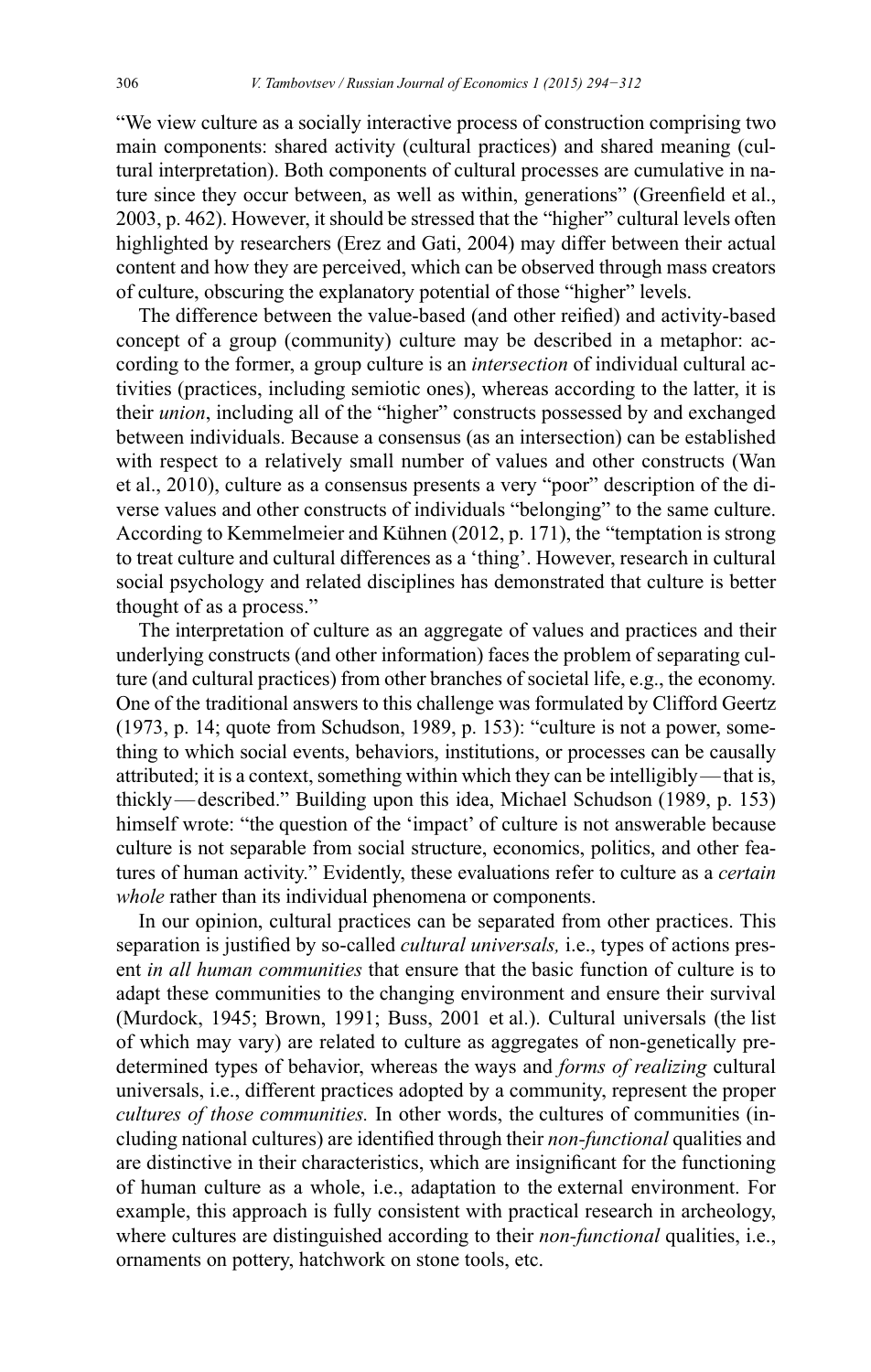In general, the process-based concept of culture sees it as an evolving "constellation of loosely organized ideas and practices that are shared (albeit imperfectly) among a collection of interdependent individuals and transmitted across generations for the purpose of coordinating individual goal pursuits in collective living" (Chiu et al., 2011, p. 4). Obviously, this concept automatically solves the problem of measuring reified culture because there is no reification.

In this case, how can the phenomenon of culture be integrated into economic research? We believe that an alternative to the now dominant approach can be found in a "case-by-case" analysis of the effect of cultural phenomena (in relation to popular cultural practices) on economic processes. An example is presented in research on the economic consequences of the "lobolo" custom, common in South Africa (Ansell, 2001). The custom requires that the bride's family be paid considerable sums, whether in money or in kind, similar to the custom called "kalym," which is widespread in Turkic communities. This type of analysis, while being quite positive, also provides a basis for regulatory recommendations, depending on the total costs and benefits for all of the stakeholders.

Similar examples can be found in abundance, but the one above illustrates the substance of the suggested approach quite well: in analyzing the effects of cultural phenomena on the economy, the focus should first of all be (relatively) popular cultural practices, i.e., those popular in a particular group of individuals such as hired workers, small businessmen, regional politicians, etc.

## **7. Conclusion**

As Thomas Friedman commented on relations between the economy and culture, "to reduce a country's economic performance to culture alone is ridiculous, but to analyze a country's economic performance without reference to culture is equally ridiculous, although that is what many economists and political scientists want to do" (Friedman, 2007, p. 562). The problem is how culture should be integrated into economic analysis. This article has the objective of demonstrating that the explanations of macro, meso and micro characteristics of economies based on the fiction of reified societal culture manifested in a "culture code" are, at the very least, unproductive (unless we use Friedman's evaluation "ridiculous").

A more productive way to study the phenomenon of culture is on a "case-bycase," "institution-by-institution" basis, evaluating the impact of each particular cultural phenomenon on economic processes rather than their aggregate because all available "aggregate" dimensions are structured in a way that does not allow the separation of cultural influences from that of formal institutions (from values to trust). Accordingly, one cannot speak about measuring a whole culture, rather than an aggregate institutional environment, without finding a convincing way to separate one from the other, which is usually impossible. Thus, we can say that establishing an econometric relationship between any parameters of a societal culture and particular macroeconomic variables signifies a *problem* that should be scrutinized through microeconomic research to identify which cultural phenomena cause macroeconomic consequences and what mechanisms are used in the process.

Of course, a component-by-component, case-by-case analysis of the effect of cultural phenomena on the economy will not lead to great discoveries (such as "culture rules" or that "the culture code gets in the way of modernization"),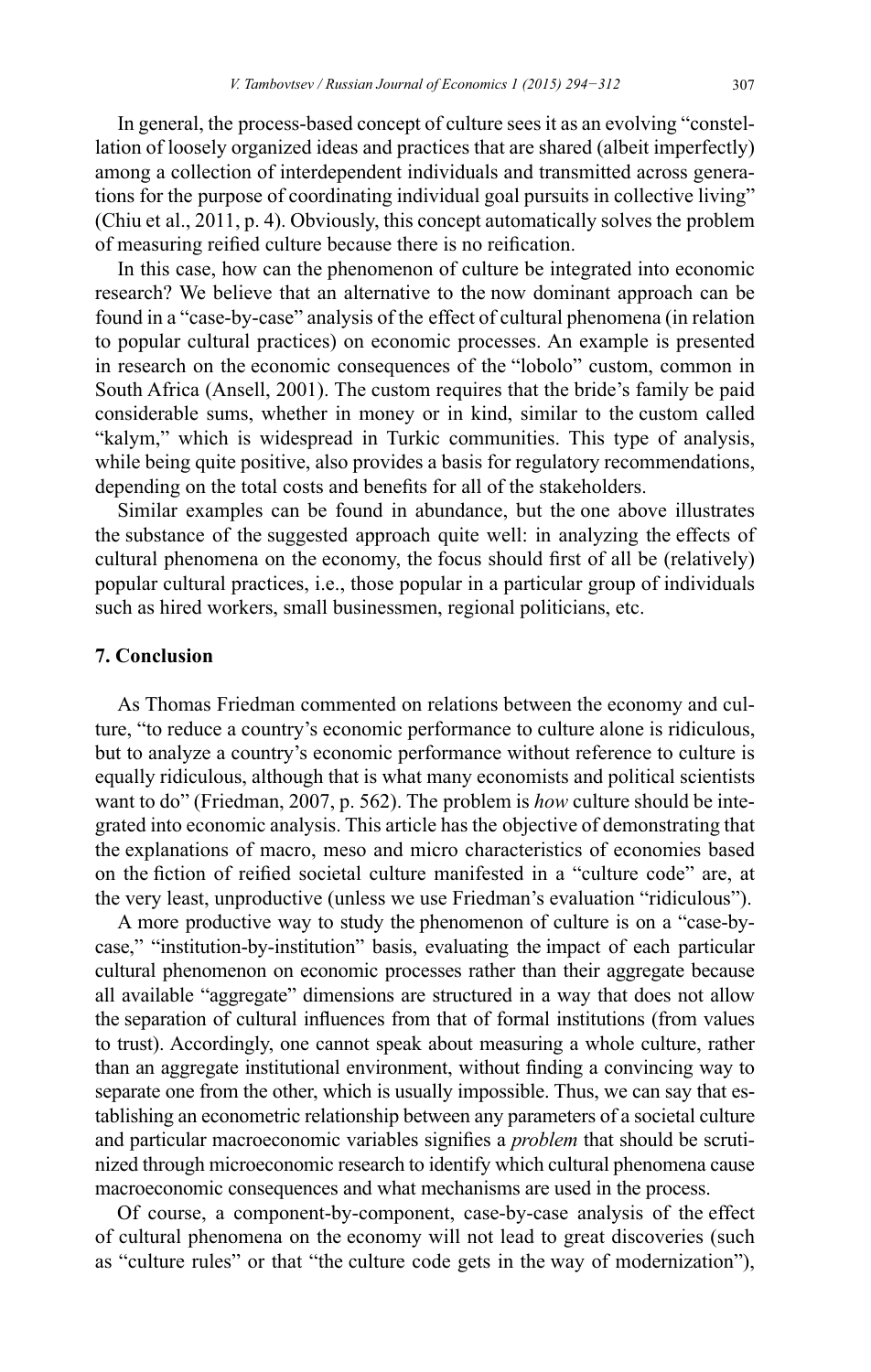though it does provide excellent opportunities for a *positive empirical analysis* of the ways particular traits of human nature affect various economic processes at various levels across the scale, from micro to macro.

## **References**

- Alesina, A., & Giuliano, P. (2014). Culture and institutions. Unpublished manuscript.
- Ansell, N. (2001). "Because it's our culture!" (Re)negotiating the meaning of lobola in Southern African secondary schools. Journal of Southern African Studies, 27 (4), 697-716.
- Auzan, A. A., Arhangelskiy, A. N., Lungin, P. S., & Nayshul, V. A. (2011). Cultural factors of modernization. Moscow, St. Petersburg: Fondation "Strategiya 2020" (In Russian).
- Bandura, A. (1977). Self-efficacy: toward a unifying theory of behavioral change. *Psychological* Review, 84 (2), 191-215.
- Bessonova, O. E. (2007). Phenomenon of the "institutional matrixes theory": Restoration of the outof-date paradigm.. Ekonomicheskaya Nauka Sovremennoy Rossii, 2, 23-33. (In Russian).
- Beugelsdijk, S. (2006). A note on the theory and measurement of trust in explaining differences in economic growth. Cambridge Journal of Economics, 30 (3), 371-387.
- Beugelsdijk, S., & Smeets, R. (2008). Entrepreneurial culture and economic growth. American Journal of Economics and Sociology, 67 (5), 915-939.
- Brewer, P., & Venaik, S. (2014). The ecological fallacy in national culture research. Organization Studies, 35 (7), 1063-1086.
- Brown, D. E. 1991. Human universals. N. Y.: McGraw-Hill.
- Bryson, J. J. (2009). Representations underlying social learning and cultural evolution. Interaction Studies, 10 (1), 77-100.
- Buckholtz, J.W., & Marois, R. (2012). The roots of modern justice: Cognitive and neural foundations of social norms and their enforcement. Nature neuroscience, 15 (5), 655–661.
- Bueger, C. (2014). Pathways to practice: Praxiography and international politics. European Political Science Review, 6 (3), 383-406.
- Buss, D. M. (2001). Human nature and culture: An evolutionary psychological perspective. Journal of Personality, 69 (6), 955-978.
- Chaves, M. (2010). Rain dances in the dry season: Overcoming the religious congruence fallacy. Journal for the Scientific Study of Religion, 49 (1), 1-14.
- Chiu, C.-Y., Gelfand, M. J., Yamagishi, T., Shteynberg, G., & Wan, C. (2010). Intersubjective culture: The role of intersubjective perceptions in cross-cultural research. Perspectives on Psychological Science, 5 (4), 482-493.
- Chiu, C.-Y., Leung, A. K.-Y., & Hong, Y.-Y. (2011). Cultural processes: An overview. In A. K.-Y. Leung, C.-Y. Chiu, & Y.-Y. Hong (Eds.), Cultural processes: A social psychological perspective (pp. 3–22). N. Y.: Cambridge University Press.
- Cialdini, R. B., Kallgren, C. A. & Reno, R. R. (1990). A focus theory of normative conduct: Recycling the concept. Journal of Personality and Social Psychology, 58 (6), 1015–1026.
- Cohen, D. (2001). Cultural variation: Considerations and implications. Psychological Bulletin, 127  $(4)$ , 451–471.
- Cole, W. M. (2013). Does respect for human rights vary across 'civilizations'? A statistical reexamination. *International Journal of Comparative Sociology*, 54 (4), 345–381.
- Crossland, C. & Hambrick, D. C. (2011). Differences in managerial discretion across countries: how nation-level institutions affect the degree to which CEOs matter. Strategic Management Journal, 32 (8), 797-819.
- Finmarket (2012). Cultural code hinders Russian modernization. URL http://www.finmarket.ru/ main/article/3033422 (In Russian).
- Dahl,  $\varnothing$ . (2014). Is culture something we have or something we do? From descriptive essentialist to dynamic intercultural constructivist communication. Journal of Intercultural Communication [On-line serial], 36. URL http://www.immi.se/intercultural/nr36/dahl.html
- Dickson, M. W., Castaño, N., Magomaeva, A., & Den Hartog, D. N. (2012). Conceptualizing leadership across cultures. Journal of World Business, 47 (4), 483-492.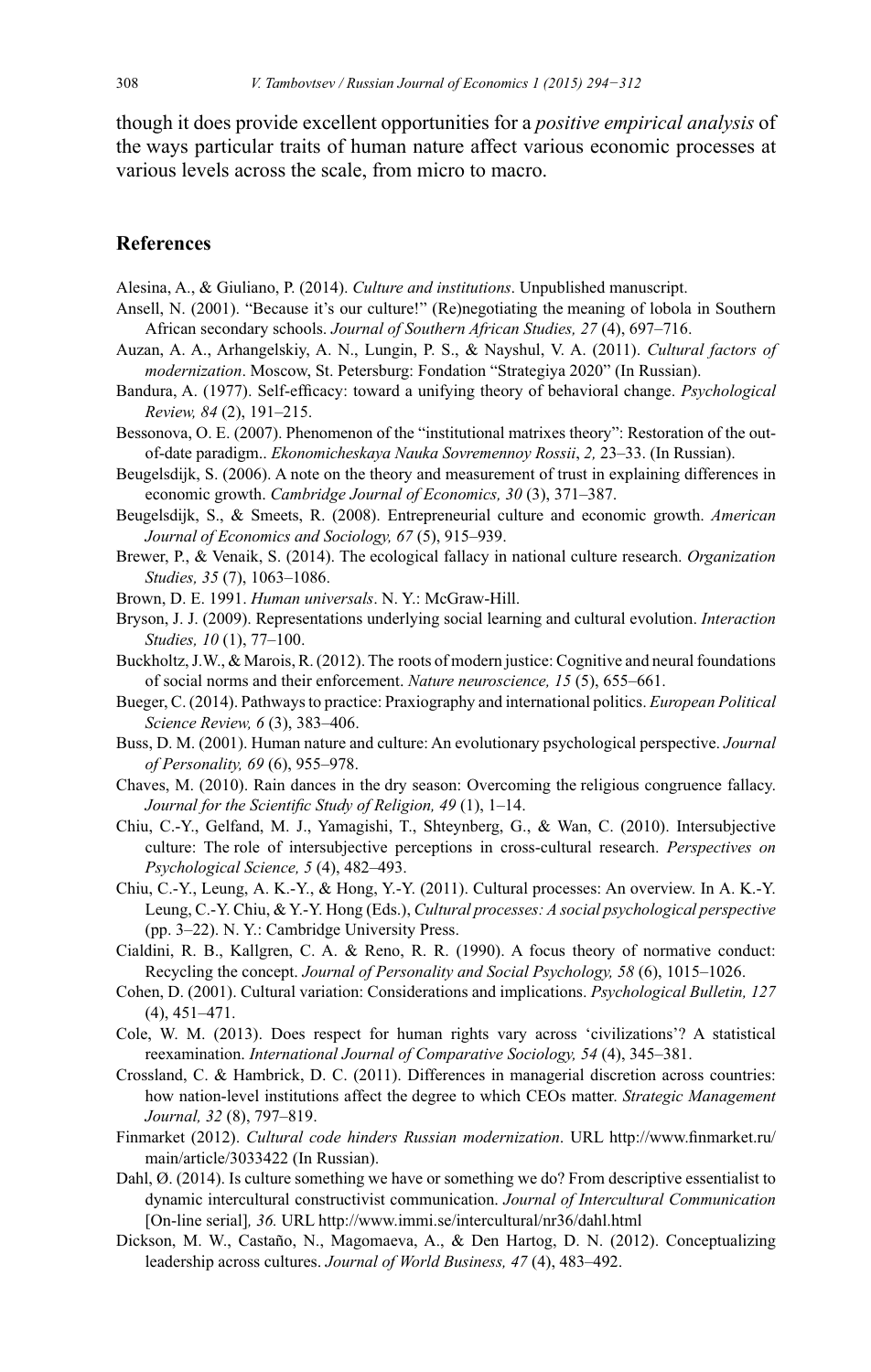- Drnáková, L. (2006). Cultural values in transition environment—assessment based on International Social Survey Programme Data. CERGE-EI Discussion Paper, 2006-159. Prague: Centre for Economic Research and Graduate Education, Charles University.
- Edwards, M. S., & Patterson, D. (2009). The influence of cultural values on economic growth: An expanded empirical investigation. *Journal of Political Science*, 37(1), 148–73.
- Enfield, N. J. (2000). The theory of cultural logic: How individuals combine social intelligence with semiotics to create and maintain cultural meaning. *Cultural Dynamics*,  $12$  (1),  $35-64$ .
- Erez, M., & Gati, E. (2004). A dynamic, multi-level model of culture: From the micro level of the individual to the macro level of a global culture. *Applied Psychology*, 53 (4), 583–598.
- Fais, O. D. (2003). *Modernization at Sardinia and ethno-cultural transformations*). Moscow: RUDN Publ. (In Russian).
- Fischer, R. (2006). Congruence and functions of personal and cultural values: Do my values reflect my culture's values? *Personality and Social Psychology Bulletin, 32* (11), 1419–1431.
- Fischer, R. (2012). Intersubjective culture: Indeed intersubjective or yet another form of subjective assessment? *Swiss Journal of Psychology, 71* (1), 13-20.
- Fischer, R., Ferreira, M. C., Assmar, E., Redford, P., Harb, C., Glazer, S., Cheng, B. S., Jiang, D. Y., Wong, C., Kumar, N., Kaertner, J., Hofer, J., & Achoui, M. (2009). Individualism-collectivism as descriptive norms: Development of a subjective norm approach to culture measurement. *Journal of Cross-Cultural Psychology, 40 (2), 187-213.*
- Fischer, R. & Schwartz, S. (2011) Whence differences in value priorities? Individual, cultural, or artifactual sources. *Journal of Cross-Cultural Psychology*, 42 (7), 1127-1144.
- Friedman, T. L. (2007). The world is flat 3.0: A brief history of the twenty-first century. N. Y.: Picador.
- Geertz, C. (1973). The interpretation of cultures. N. Y.: Basic Books.
- Gelfand, M. J., Nishii, L. H., & Raver, J. L.  $(2006)$ . On the nature and importance of cultural tightness-looseness. *Journal of Applied Psychology*, 91 (6), 1225-1244.
- Gerhart, B. (2008a). Cross cultural management research: Assumptions, evidence, and suggested directions. International Journal of Cross Cultural Management, 8 (3), 259-274.
- Gerhart, B. (2008b). How much does national culture constrain organizational culture? *Management* and Organization Review, 5 (2), 241-259.
- Granato, J., Inglehart, R., & Leblang, D. (1996). The effect of cultural values on economic development: Theory, hypotheses, and some empirical tests. *American Journal of Political Science,* 40(3), 607–631.
- Green, E. G. T., Deschamps, J.-C., & Páez, D. (2005). Variation of Individualism and Collectivism within and between 20 Countries: A Typological Analysis. *Journal of Cross-Cultural* Psychology, 36 (3), 321-339.
- Greenfield, P. M., Keller, H., Fuligni, A., & Maynard A. (2003). Cultural pathways through universal development. Annual Review of Psychology, 54 (1), 461-490.
- Gusarova, Yu. (2015). Andrey Konchalovskiy vs Aleksandr Auzan: Russians don't want to be wealthy. *Snob* [Discussion]. URL http://snob.ru/selected/entry/88524
- Hanson, J. K. (2009). *Cultural values and economic growth: A new look at past findings*. Paper presented at the annual meeting of the Midwest Political Science Association, Palmer House Hilton, Chicago, IL, April 2-5.
- Helwig, C. C. (2006). The development of personal autonomy throughout cultures. *Cognitive Development,* 21 (4), 458-473.
- Herreros, F. (2012). The state counts: State efficacy and the development of trust. Rationality and *Society,* 24 (4), 483-509.
- Hofstede, G. & Hofstede, G. J. (2005). Cultures and organizations: Software of the mind (Rev. and expanded 2nd ed.). N.Y.: McGraw-Hill.
- Hofstede, G. (1980). Culture's consequences: International differences in work-related values. Beverly Hills: Sage.
- Hofstede, G. (1991). Cultures and organizations: Software of the mind. London: McGraw-Hill.
- Hofstede, G. (2001). Culture's consequences: Comparing values, behaviors, institutions, and *organizations across nations* (2nd ed.). Thousand Oaks: Sage.
- Hofstede, G. (2002). Dimensions do not exist—A reply to Brendan McSweeney. Human Relations, 55 (11), 1355–1361.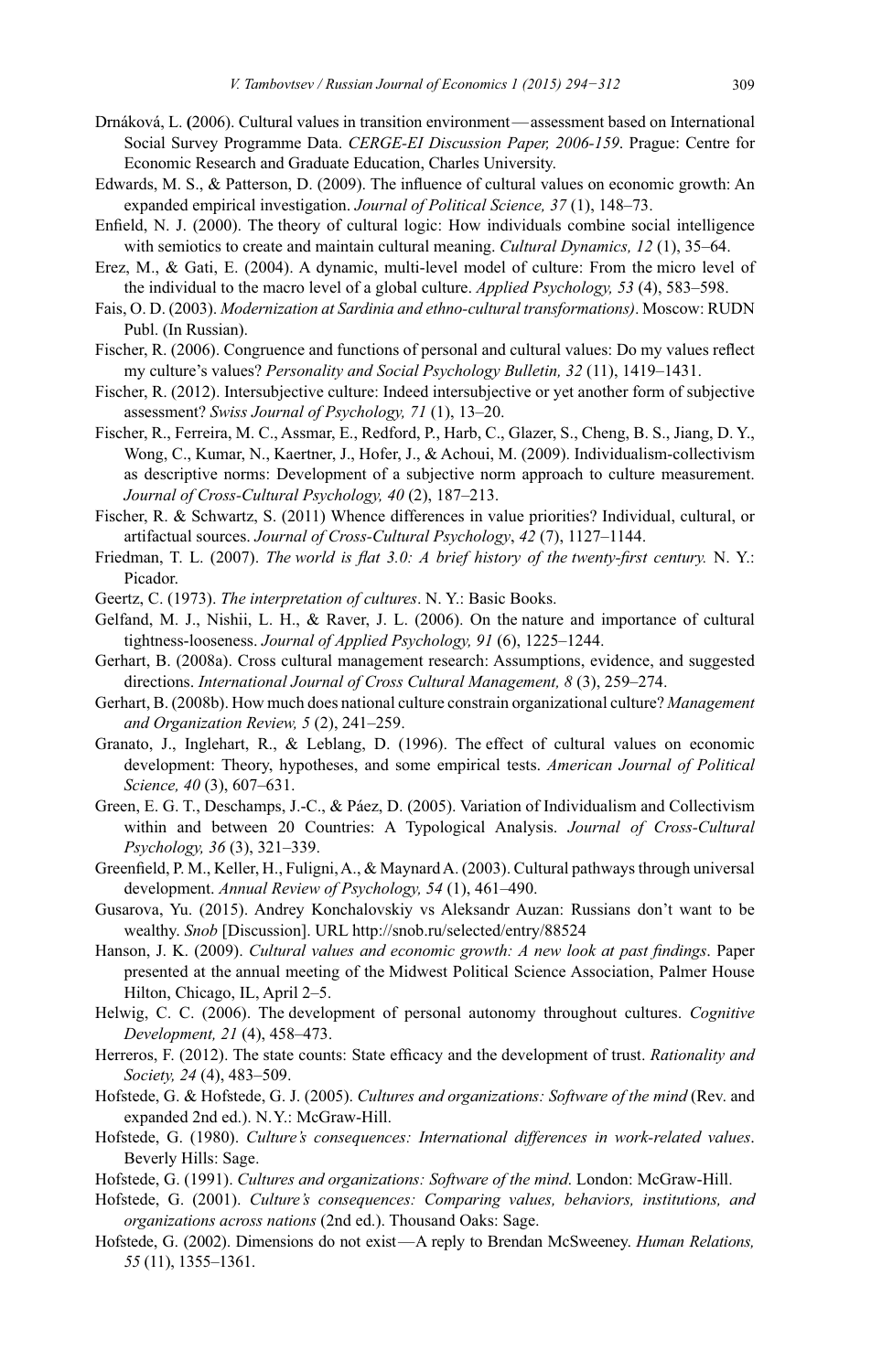- House, R. J., Javidan, M., & Dorfman, P. (2001). The GLOBE project. Applied Psychology: An International Review, 50 (4), 489-505.
- Huntington, S. P. (1993). The clash of civilizations? Foreign Affairs, 72 (3), 22–49.
- Inglehart, R., & Welzel, C. (2006). Modernization, cultural change and democracy: The human development sequence. N.Y.: Cambridge University Press.
- Inglehart, R., Basanez, M., Deiz-Medrano J., Halman L., & Luijkx, R. (Eds.) (2004). Human beliefs and values: A cross-cultural sourcebook based on the 1999–2002 values surveys. Mexico City: Siglo XXI.
- Kapas, J. (2014). How culture matters: the impact of individual values on development. International Institute of Social and Economic Sciences. Paper presented at 14th International Academic Conference, Malta, October 28.
- Kemmelmeier, M., & Kühnen, U. (2012). Culture as process: the dynamics of cultural stability and change. Social Psychology, 43 (4), 171-173.
- Kitayama, S. (2002). Culture and basic psychological processes—toward a system view of culture: Comment on Oyserman et al. (2002). Psychological Bulletin, 128 (1), 89-96.
- Krasnykh, V. V. (2002). *Ethno-linguistics and cultural linguistics*. Moscow: Gnozis (In Russian).
- Kravchenko, A.I. (2000). Culturology: Dictionary. Moscow: Akademicheskiy proekt (In Russian).
- Kroeber, A. L. (1917). The superorganic. American Anthropologist, 19 (2), 163–213.
- Kroeber, A. L., & Kluckhohn, C. (1952). Culture: A critical review of concepts and definitions. Papers of the Peabody Museum of Archaeology and Ethnology, Harvard University, 47 (1).
- Kurman, J. (2011). What I do and what I think they would do: Social axioms and behavior. *European* Journal of Personality, 25 (6), 410–423.
- LaPiere, R. T. (1934). Attitudes vs. actions. Social Forces, 13 (2), 230-237.
- Lebedeva, N. M. (2007). Culture and economic development: Is there a linkage? In E. G. Yasin (Ed.), Economic modernization and social development (Vol. 2, pp. 220-231). Moscow: Higher School of Economics Publ. (In Russian).
- Lebedeva, N. M., & Tatarko, A. N. (2009). Culture as factor of social progress. Moscow: Yustitsinform (In Russian).
- Leung, K., Bond, M. H., de Carrasquel, S. R., Munoz, C., Hernandez, M., Murakami, F., Yamaguchi, S., Bierbrauer, G., & Singelis, T. M. (2002). Social axioms: the search for universal dimensions of general beliefs about how the world functions. Journal of Cross-Cultural Psychology, 33 (3), 286-302.
- Licht, A. N., Goldschmidt, C., & Schwartz, S. H. (2007). Culture rules: The foundations of the rule of law and other norms of governance. Journal of Comparative Economics, 35 (4), 659–688.
- Malinowski, B. (1926). Crime and custom in savage society. N.Y.: Harcourt Brace.
- McClelland, D.C. (1961). The achieving society. Princeton: D. Van Nostrand.
- McSweeney, B. (2009). Dynamic diversity: Variety and variation within countries. Organization Studies, 39 (9), 933-957.
- Medvedeva, E., & Medvedev, A. (2010). How did market economy emerge, and is it possible in contemporary Russia. Moscow: M-Studio (In Russian).
- Mihet, R. (2012). Effects of culture on firm risk-taking: A cross-country and cross-industry analysis. IMF Working Papers, WP/12/210.
- Miller, D. T., & McFarland, C. (1987). Pluralistic ignorance: When similarity is interpreted as dissimilarity. Journal of Personality and Social Psychology, 53 (2), 298-305.
- Moles, A. (1973). Socio-dynamics of culture. Moscow: Progress (In Russian).
- Morris, M. W. (2014). Values as the essence of culture: Foundation or fallacy? Journal of Cross-Cultural Psychology, 45 (1), 14–24.
- Murdock, G. P. (1945). The common denominators of culture. In R. Linton (Ed.), The science of man in the world crisis (pp. 123-142). N.Y.: Columbia University Press.
- Nifaeva, O., & Nekhamkin, A. (2013). Russian economy's civilizational model formation: Institutional perspective. Moscow: Nauka (In Russian).
- Oyserman, D., Kemmelmeier, M., & Coon, H. M. (2002). Cultural psychology, a new look: Reply to Bond (2002), Fiske (2002), Kitayama (2002), and Miller (2002). Psychological Bulletin,  $128(1)$ , 110-117.
- Oyserman, D., Novin, S., Flinkenflogel, N., & Krabbendam, L. (2014). Integrating culture-assituated-cognition and neuroscience prediction models. Culture and Brain,  $2(1)$ ,  $1-26$ .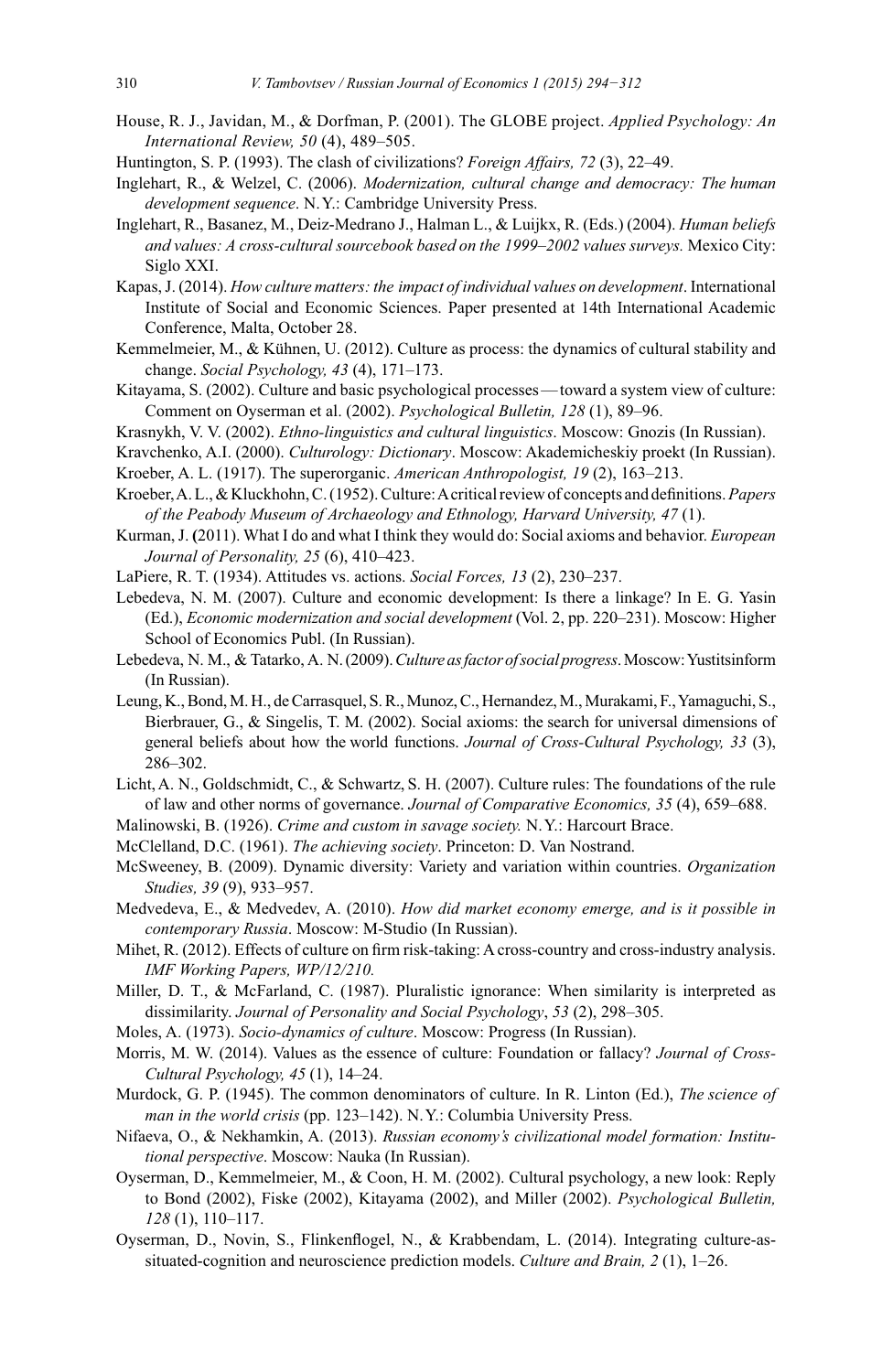- Plaut, V. C., Markus, H. R., Treadway, J. R., & Fu, A. S. (2012). The cultural construction of self and well-being: A tale of two cities. Personality and Social Psychology Bulletin, 38 (12), 1644-1658.
- Ranganathan, S., Spaiser, V., Mann, R.P., & Sumpter, D. J. T. (2014). Bayesian dynamical systems modelling in the social sciences. PLoS ONE,  $9(1)$ , e86468. doi:10.1371/journal.pone.0086468.
- Rapaille, C. (2006). The culture code: An ingenious way to understand why people around the world live and buy as they do. N.Y.: Broadway Books.
- Reckwitz, A. (2002). Toward a theory of social practices: A development in culturalist theorizing. European Journal of Social Theory, 5 (2), 243-263.
- Rimal, R. N., & Real, K. (2003). Understanding the influence of perceived norms on behaviors. Communication Theory, 13 (2), 184-203.
- Rizzolatti, G. & Craighero, L. (2004). The mirror-neuron system. Annual Review of Neuroscience, 27, 169-92.
- Robinson, J. A., Acemoglu, D., & Johnson, S. (2005). Institutions as a fundamental cause of long-run growth. In P. Aghion, & S. Durlauf (Eds.), Handbook of economic growth (Vol. 1A, pp. 386–472). Amsterdam: Elsevier.
- Roccas, S., & Sagiv, L. (2010). Personal values and behavior: Taking the cultural context into account. Social and Personality Psychology Compass, 4(1), 30–41.
- Rodrik, D., Subramanian, A., & Trebbi, F. (2004). Institutions rule: The primacy of institutions over geography and integration in economic development. Journal of Economic Growth,  $9(2)$ , 131–165.
- Romer, P. M. (1986). Increasing returns and long-run growth. Journal of Political Economy, 94(5),  $1002 - 1037.$
- Rothstein, B., & Stolle, D. (2008). The state and social capital: An institutional theory of generalized trust. Comparative Politics,  $40(4)$ ,  $441-459$ .
- Różycka-Tran, J., Boski, P., & Wojciszke, B. (2015). Belief in a zero-sum game as a social axiom: A 37-nation study. Journal of Cross-Cultural Psychology, 46 (4), 525-548.
- Sachs, J., & Warner, A. (1995). Natural resource abundance and economic growth. *NBER Working* Paper, 5398.
- Sawang, S., Oei, T. P. S., & Goh, Y. W. (2006). Are country and culture values interchangeable? A case example using occupational stress and coping. International Journal of Cross Cultural Management, 6 (2), 205-219.
- Schmitt, M. J., Schwartz, S., Steyer, R., & Schmitt, T. (1993). Measurement models for the Schwartz values inventory. European Journal of Psychological Assessment, 9 (2), 107-121.
- Schudson, M. (1989). How culture works: Perspectives from media studies on the efficacy of symbols. Theory and Society, 18 (2), 153-180.
- Schwartz, S. H. (2006). A theory of cultural value orientations: Explication and applications. Comparative Sociology, 5 (2-3), 136-182.
- Schwartz, S.H. (2009). Causes of culture: National differences in cultural embeddedness. In A. Gari, & K. Mylonas (Eds.), Quod erat demonstrandum: From Herodotus' ethnographic journeys to cross-cultural research (pp. 1-12). Athens: Pedio Books Publishing.
- Schwartz, S. H. (2014). Rethinking the concept and measurement of societal culture in light of empirical findings. Journal of Cross-Cultural Psychology, 45 (1), 5-13.
- Schwartz, S. H., & Sagie, G. (2000). Value consensus and importance: A cross-national study. Journal of Cross-Cultural Psychology, 31 (4), 465-497.
- Shteynberg, G., Gelfand, M. J., & Kim, K. (2009). Peering into the "magnum mysterium" of culture: The explanatory power of descriptive norms. Journal of Cross-Cultural Psychology,  $40(1)$ , 46–69.
- Soares, A. M., Farhangmehr, M., & Shoham, A. (2007). Hofstede's dimensions of culture in international marketing studies. Journal of Business Research, 60 (3), 277–284.
- Spaiser, V., Ranganathan, S., Mann, R. P., & Sumpter, D. J. T. (2014). The dynamics of democracy, development and cultural values.  $PLoS$  ONE,  $9(6)$ , e97856. doi:10.1371/journal.pone.0097856.
- Sperber, D., & Hirschfeld, L. A. (2004). The cognitive foundations of cultural stability and diversity. Trends in Cognitive Sciences, 8 (1), 40–46.
- Tabellini, G. (2010). Culture and institutions: Economic development in the regions of Europe. Journal of the European Economic Association, 8 (4), 677-716.